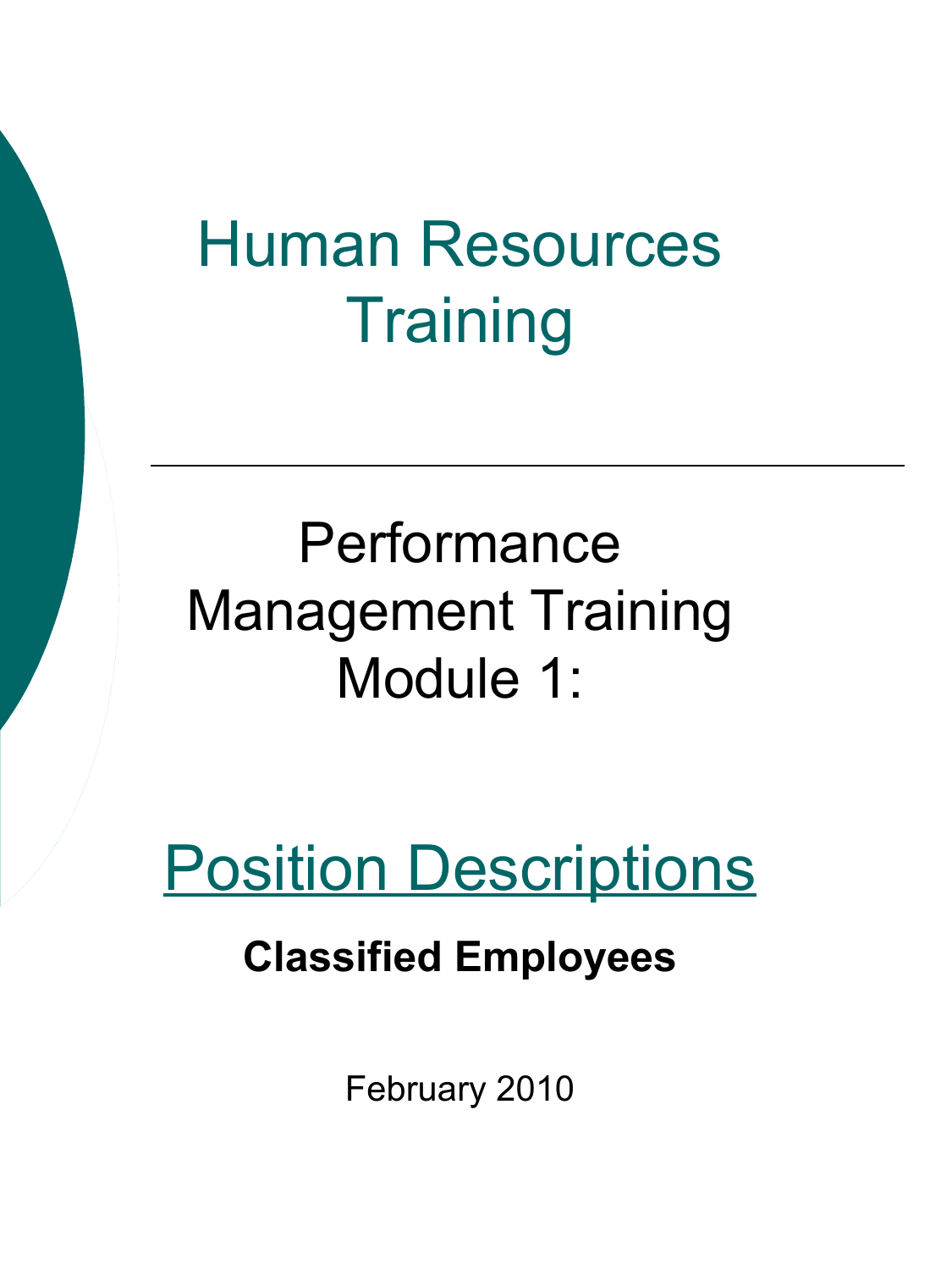

- $\circ$  Identify the Position Description in the Performance Management Cycle
- Understand the Purpose and Importance of a Position Description
- $\circ$  Go through the 12 Sections of a Classified Employee Position Description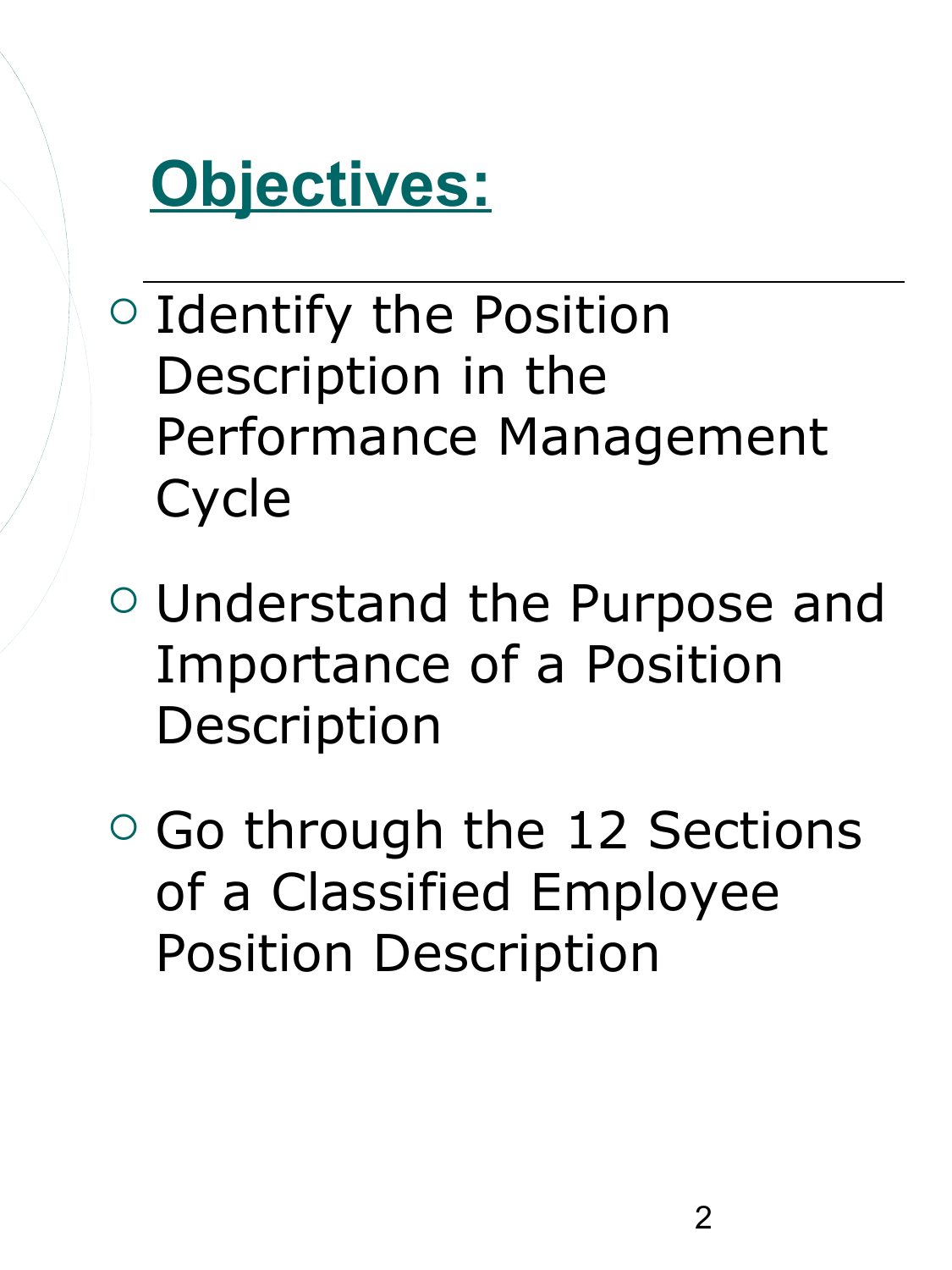## **Components of the Performance Management Cycle**

# **1. Position Description**

- 2. Performance Expectations and Standards
- 3. Coaching and On-going Feedback
- 4. Preparation for an Appraisal
- 5. Performance Appraisal
- 6. Developmental Planning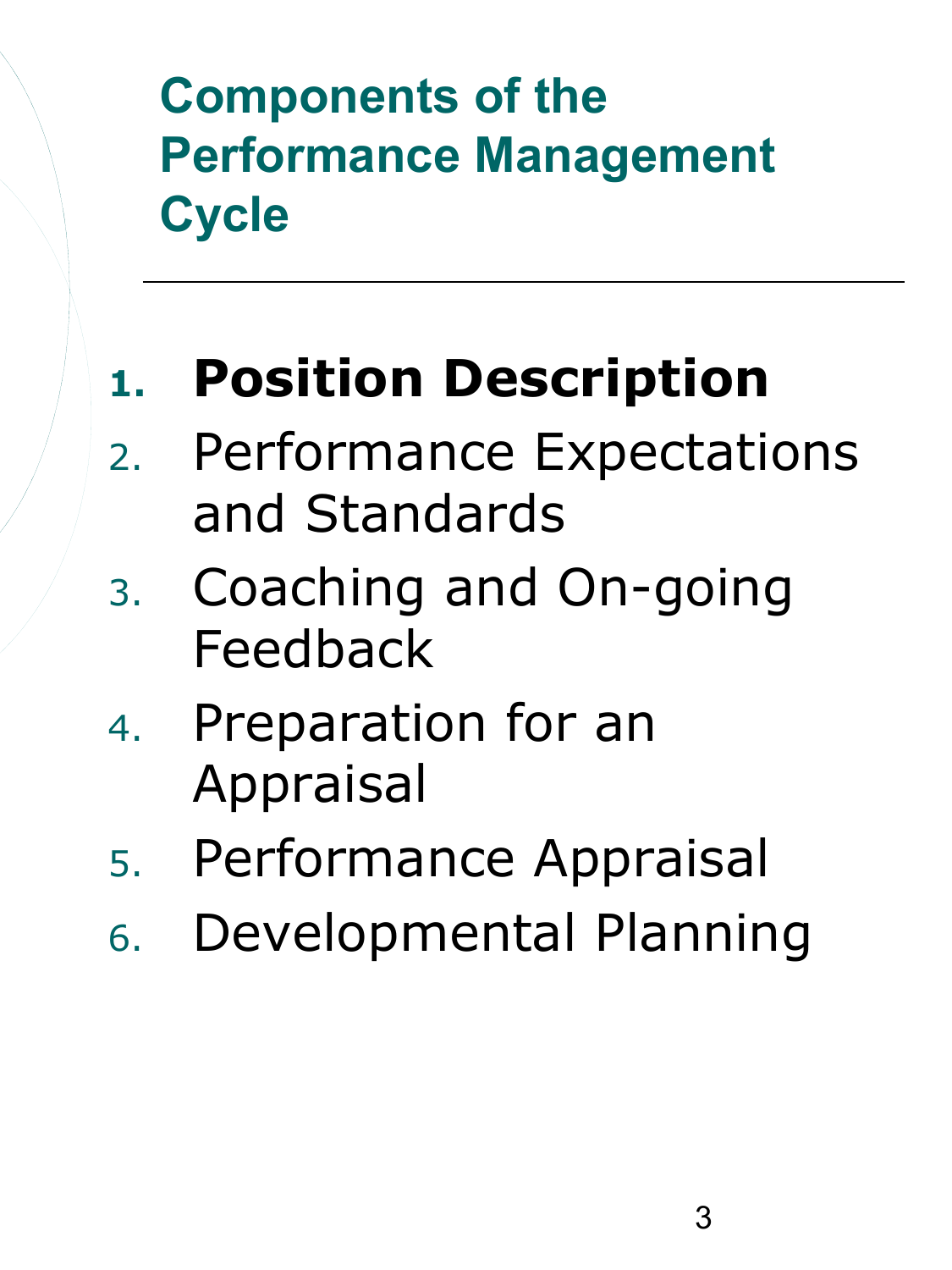### **Performance Management Cycle**

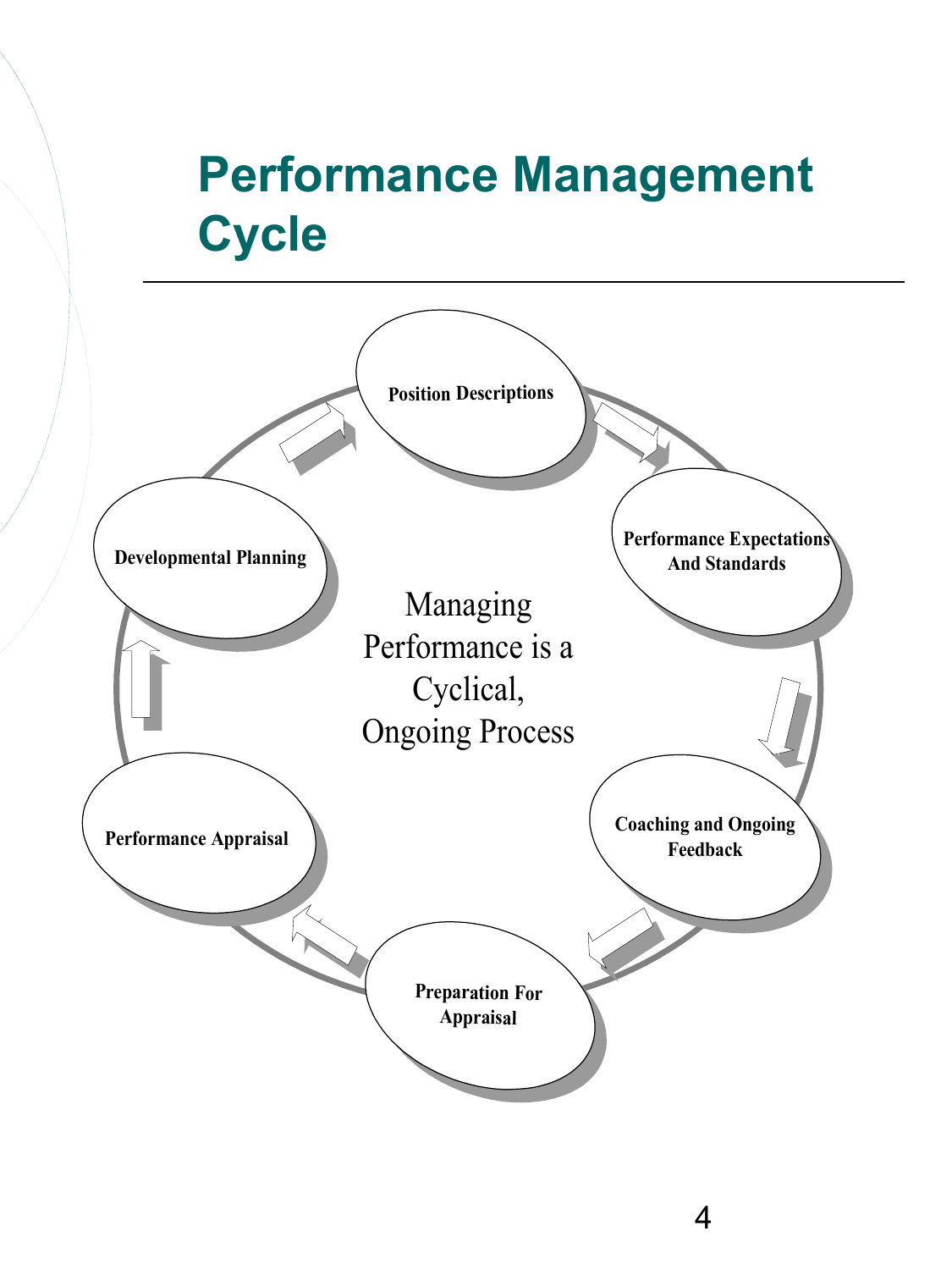### **Purpose of a Position Description**

- 1. Relates the position (a job) to the organization's mission
- 2. Clearly describes a job within an organization
- 3. Describes the special requirements of a job
- 4. Creates an agreement between the employee and the supervisor
- 5. Forms the foundation of Performance Management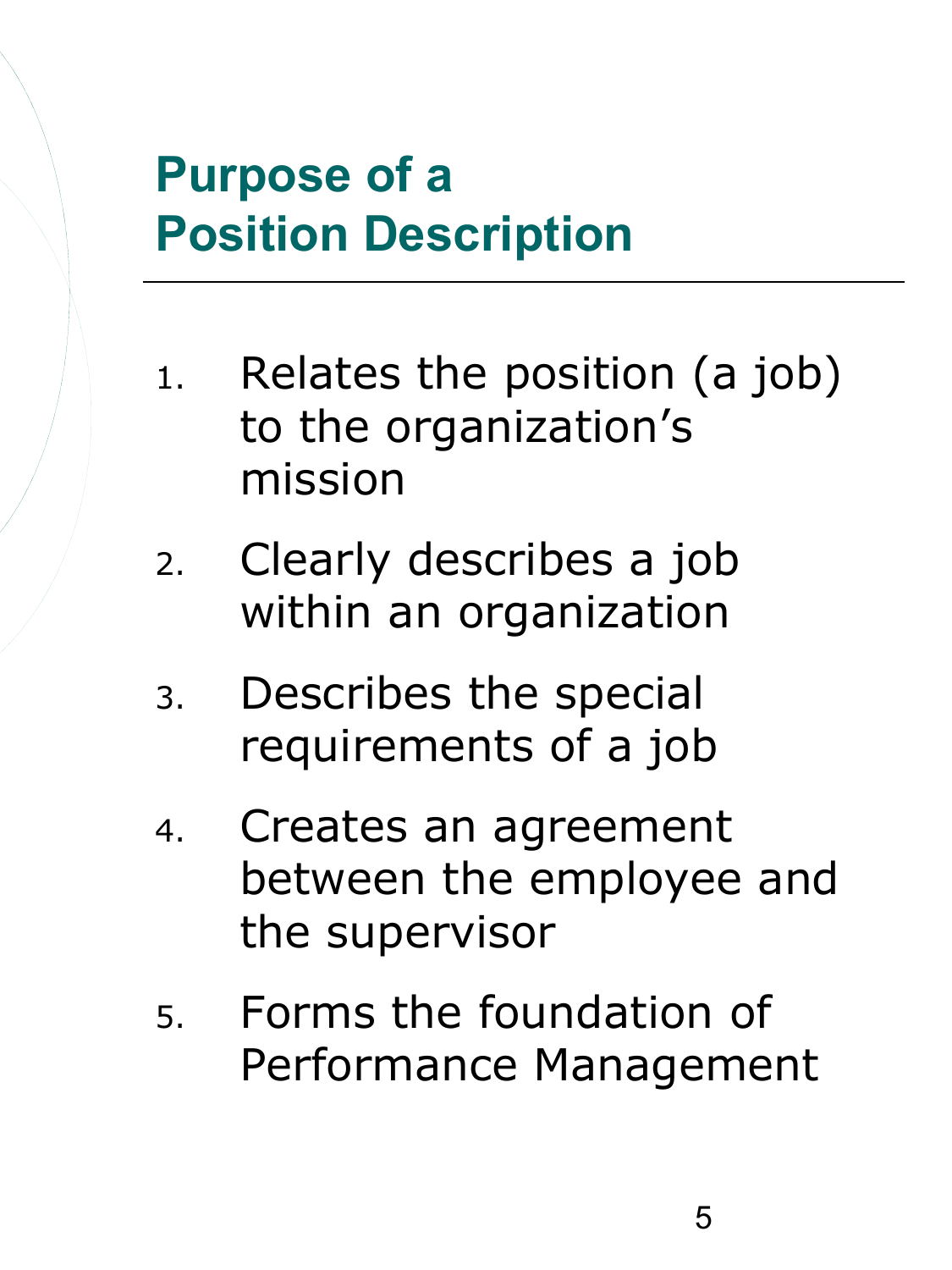### **Purpose of a Position Description** *(continued)*

#### A PD is necessary and basic to:

- $\circ$  designing a position and establishing performance standards,
- $\circ$  allocating a position to a classification,
- $\circ$  identifying the type of service,
- $\circ$  recruiting to fill a vacancy,
- o complying with Equal Employment Opportunity Commission (EEOC) regulations,
- $\circ$  identifying the Essential Functions of the position required by the Americans with Disabilities Act (ADA),
- o deciding Fair Labor Standards Act (FLSA) exemption status,
- $\circ$  communicating job duties and performance standards to an employee, and
- $\circ$  completing a performance evaluation.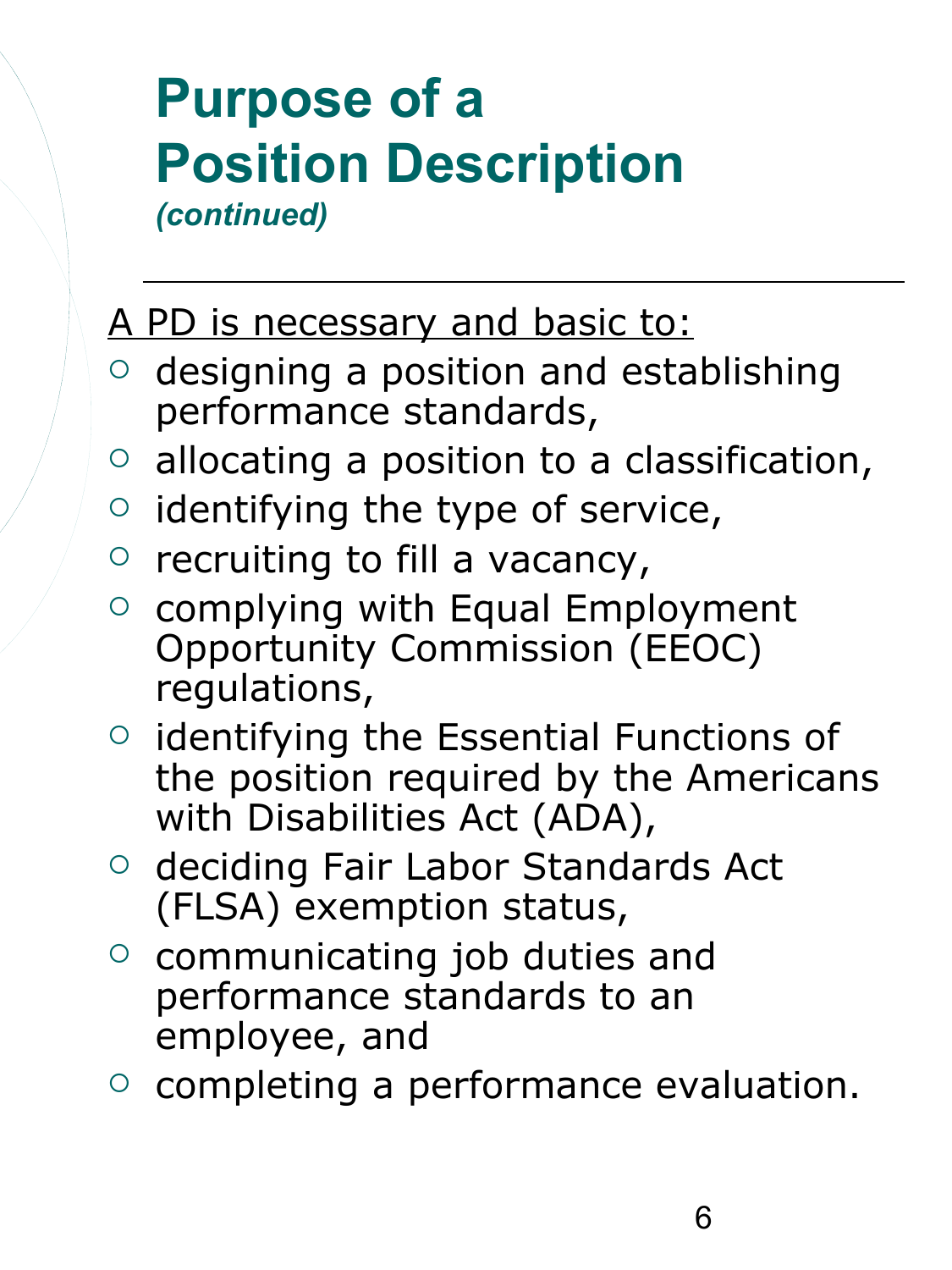### **12 Sections of the Position Description**

- 1. Position Information
- 2. Program and Position Information
- 3. Description of Duties
- 4. Working Conditions
- 5. Guidelines
- 6. Work Contacts
- 7. Job-Related Decision Making
- 8. Review of Work
- 9. Leadwork or Coordination of Duties
- 10. Additional Job-Related Information
- 11. Organizational Chart
- 12. Signatures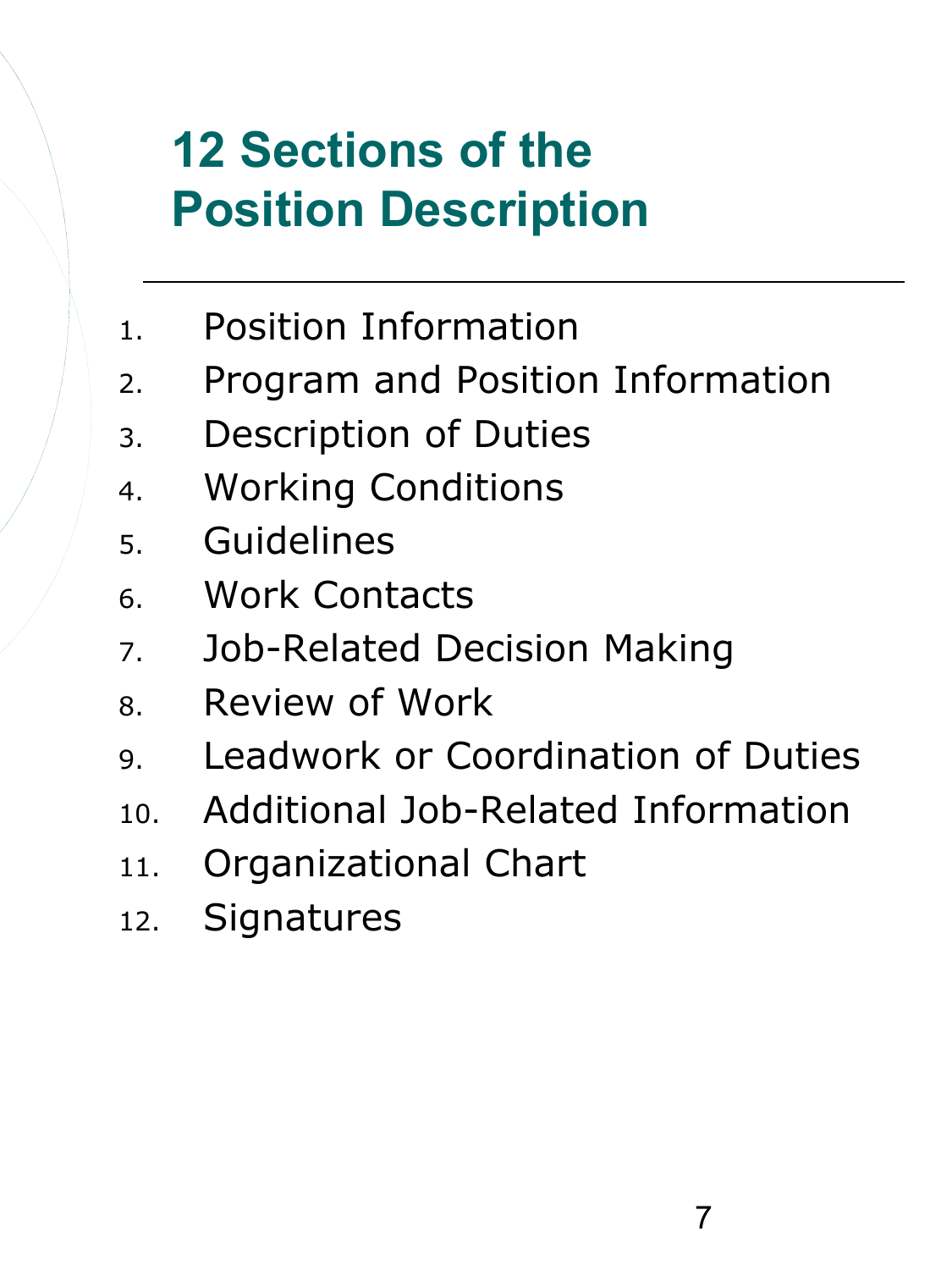## **Section 1: Position Information**

- a. Class Title: This is the name of the class specification as listed in the Oregon University System Class Specifications. **[http://](http://www.ous.edu/dept/hr/classification-specs/) [www.ous.edu/dept/hr/classification-specs/](http://www.ous.edu/dept/hr/classification-specs/)**
- b. Class Number: This is the class specification number.  $(e.g.$  Office Specialist 1 is Class# 0103).
- c. Position Number: This is the position number assigned to this position.
- d. Working Title: This is the general term used when referencing the job. (e.g. an Office Specialist 1 class may be working as a Receptionist, Records Specialist, Office Support, etc.)
- e. Work Unit: Identifies the name of the specific Unit/Office where this position works.
- f. Work Location (City/County): Monmouth Polk
- g. Employee Name: Identifies the name of the employee who is filling the position and will be signing this specific position description.
- h. Effective Date: Identifies the initial date the employee was assigned into the position. This date **does not** change if the position is revised, reviewed and re-signed by the employee as part of the Performance Evaluation process.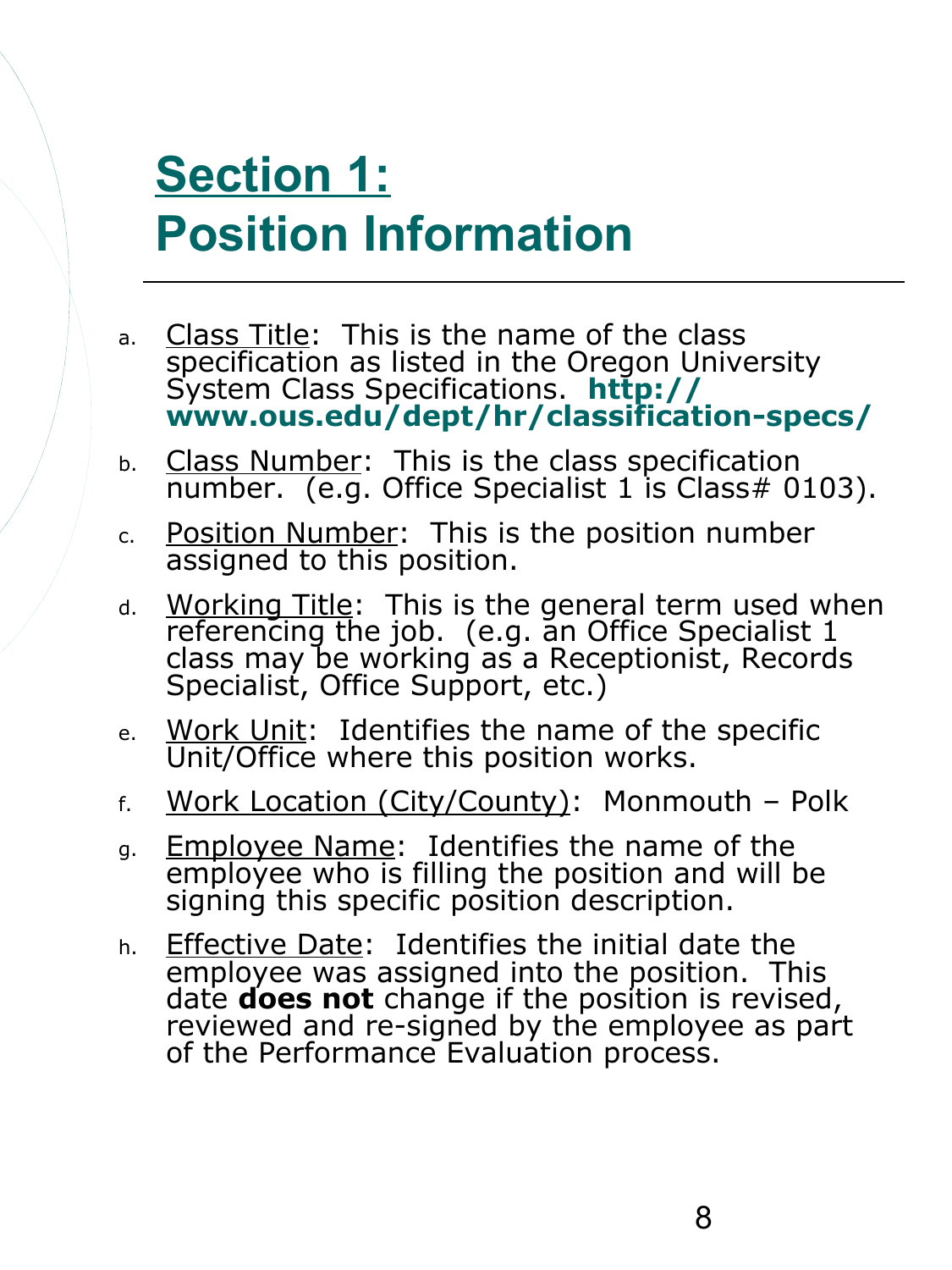#### **Section 1: Position Information** *(continued)*

i. Position: This information refers to the position not the employee. Check the correct box in each row for the specific position:

- It will be either a Regular, Seasonal, Limited Duration, or Academic Year position.
- It will be either a Full Time, Part Time, Intermittent position.

**Note**: If Limited Duration is checked, you may want to add the scheduled end date. WOU does not have any Job Share positions.

- j. FLSA: This is the Fair Labor Standards Act (FLSA) designation. designation.
	- Mark "Exempt Not eligible for Overtime" **OR**
	- Mark "Non-Exempt Eligible for Overtime".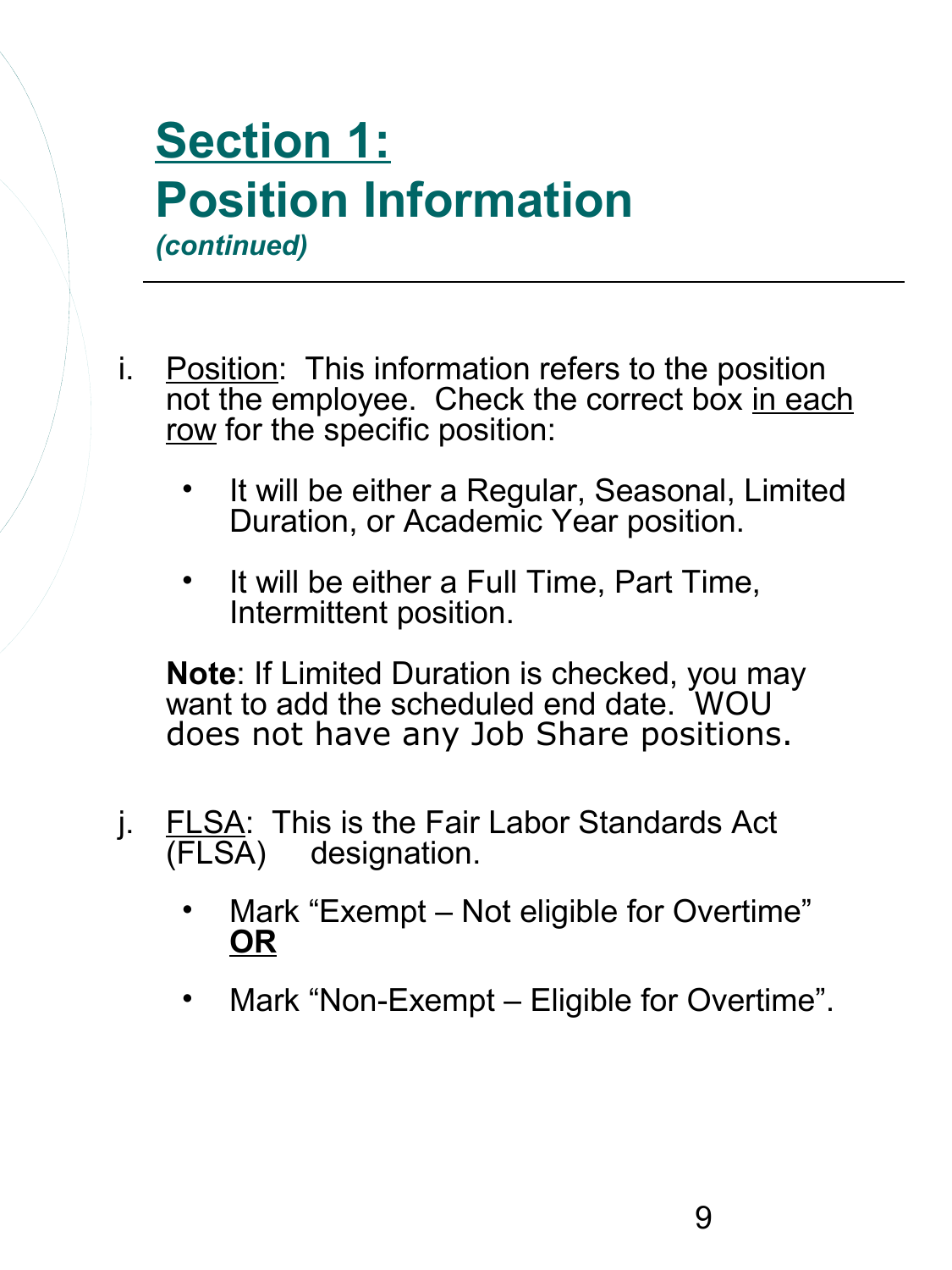# **Section 2: Program/Position Information**

### Describe the Program:

- $\circ$  How the program contributes to the purpose of the University.
- $\circ$  Include general information about Program size (employees, budget), and scope (geographic region, statewide)
- Who or what the Program affects.
- $\circ$  If copying boiler plate language about the University, Section and/or Unit, it is still important to add a separate paragraph describing the Program(s) it contains.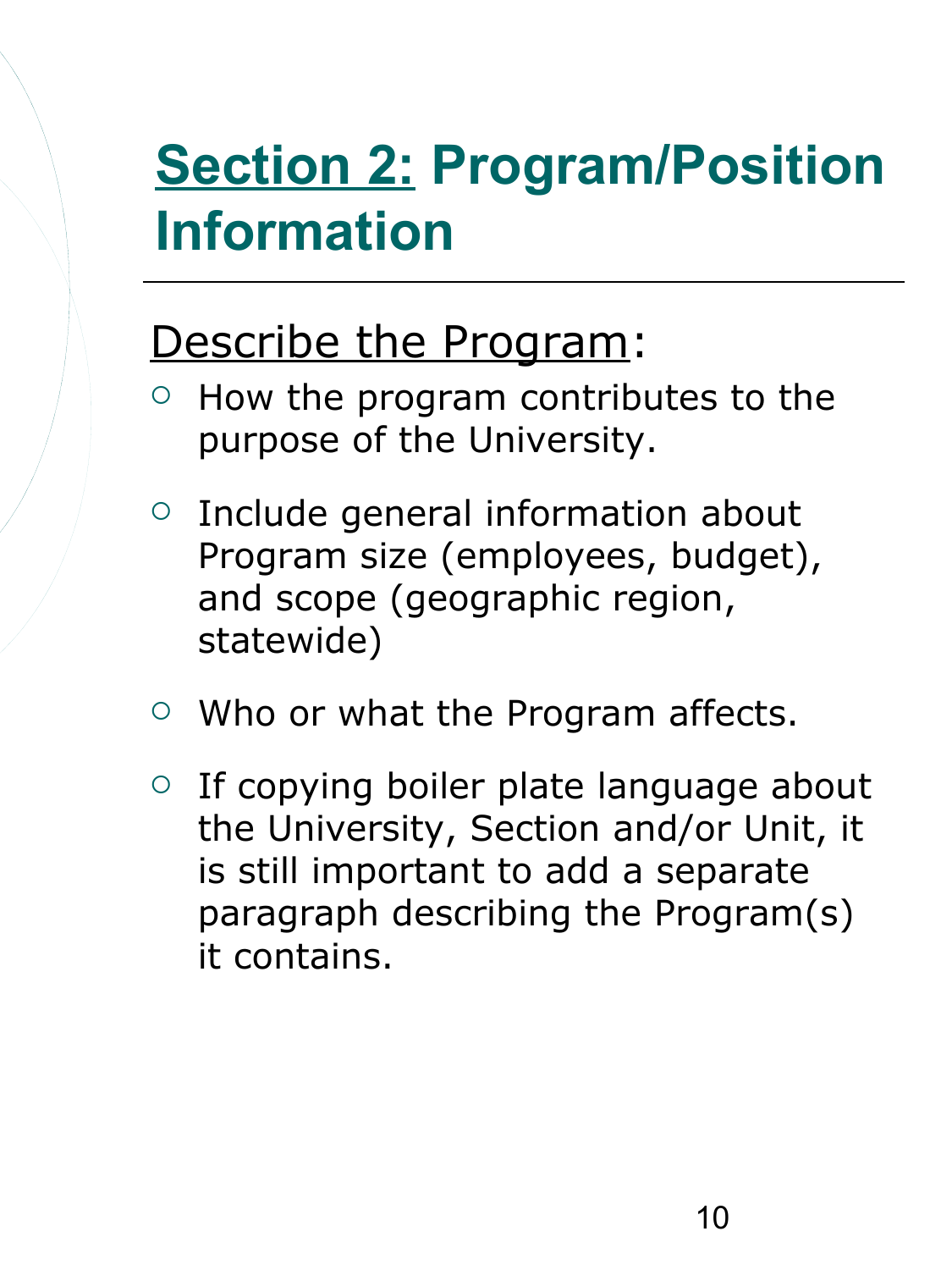# **Section 2: Program/Position Information**

- Describe the Purpose of the Position:
- $\circ$  Briefly summarize why the position exists
- $\circ$  How the position functions within the Program.
- $\circ$  Indicate its role in reaching the Program objectives (e.g., supportive, technical, supervisory, program manager).
- (Think in terms of briefly describing the position to a friend. )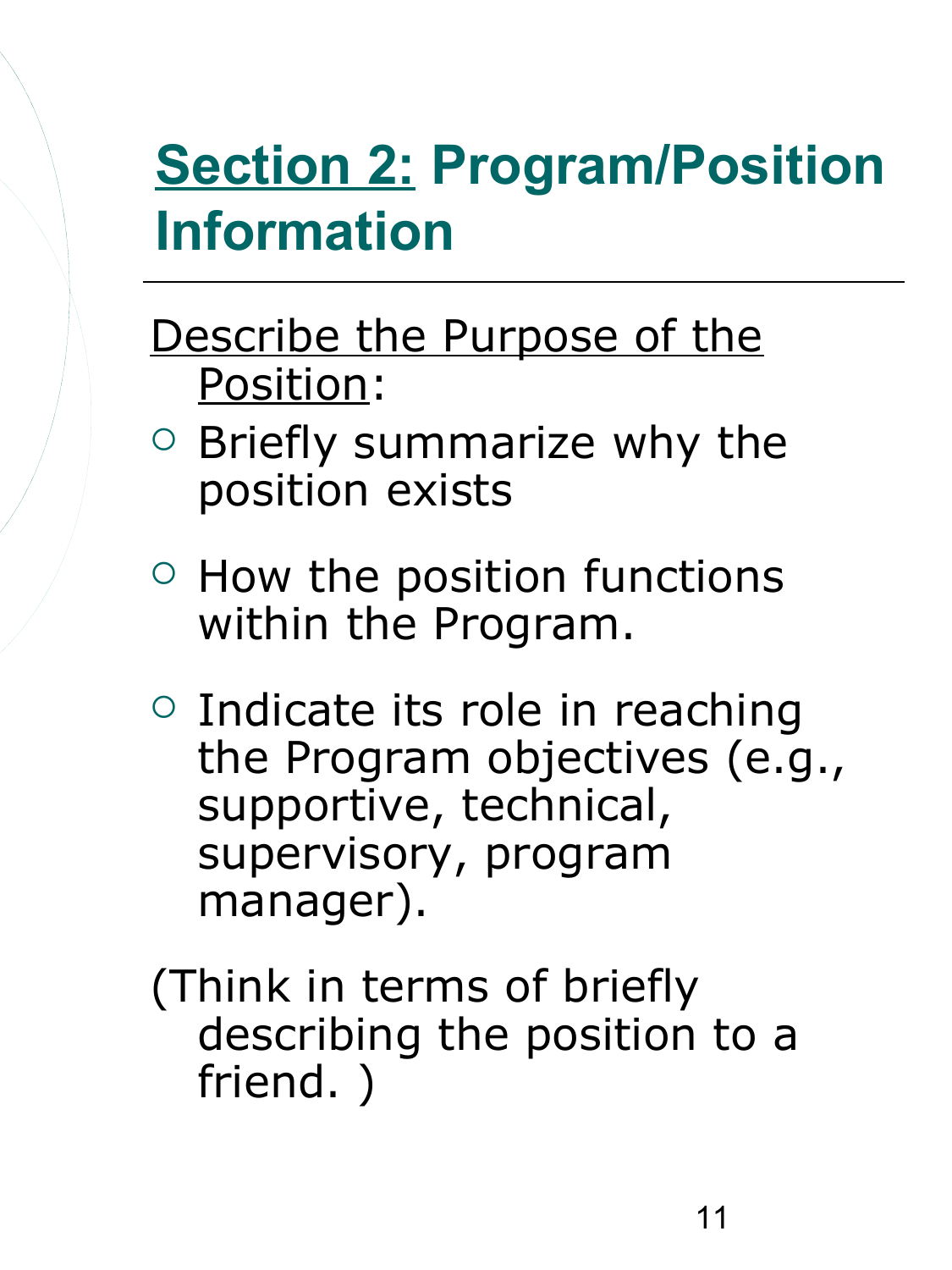## **Section 3: Description of Duties**

List the **Major Duties**, or most important task and/or responsibility statements.

- Task or responsibility statements should give a clear picture of what the employee must do.
- Do not include employee development or temporary duties.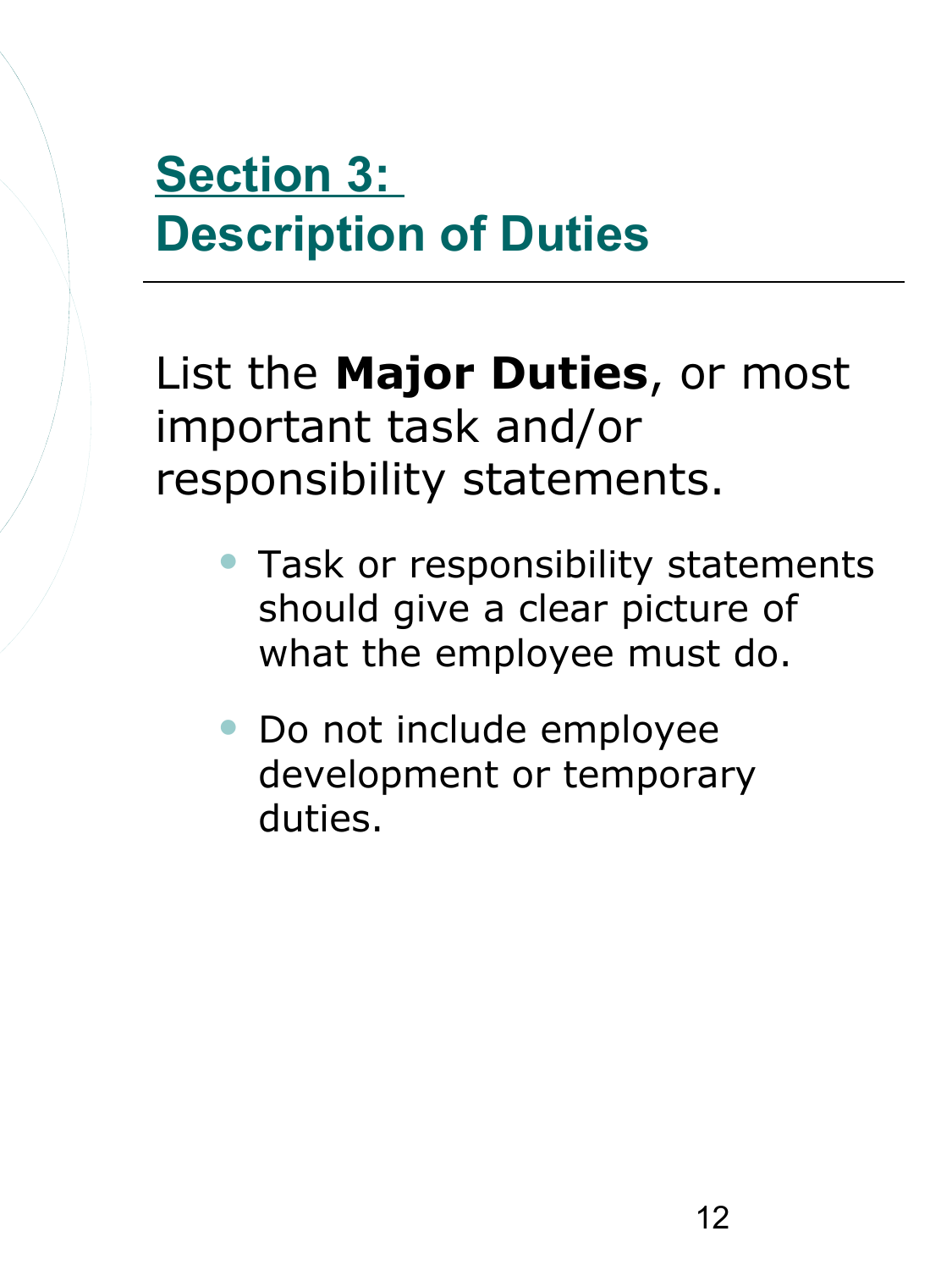### **Section 3: Description of Duties (continued)**

#### Note the **Percent of Time** for each Duty listed.

- $\circ$  It should be an approximation of how much time per week the employee spends performing that duty.
- $\circ$  If the duty is performed on a less than weekly basis, but it is essential to the job, you may want to estimate percentage of time based on number of hours spent performing that duty during the month/year; important for cyclical functions.
- $\circ$  It is not necessary to list duties below 5% of time because the PD should list only major duties, unless the duty is essential for that position.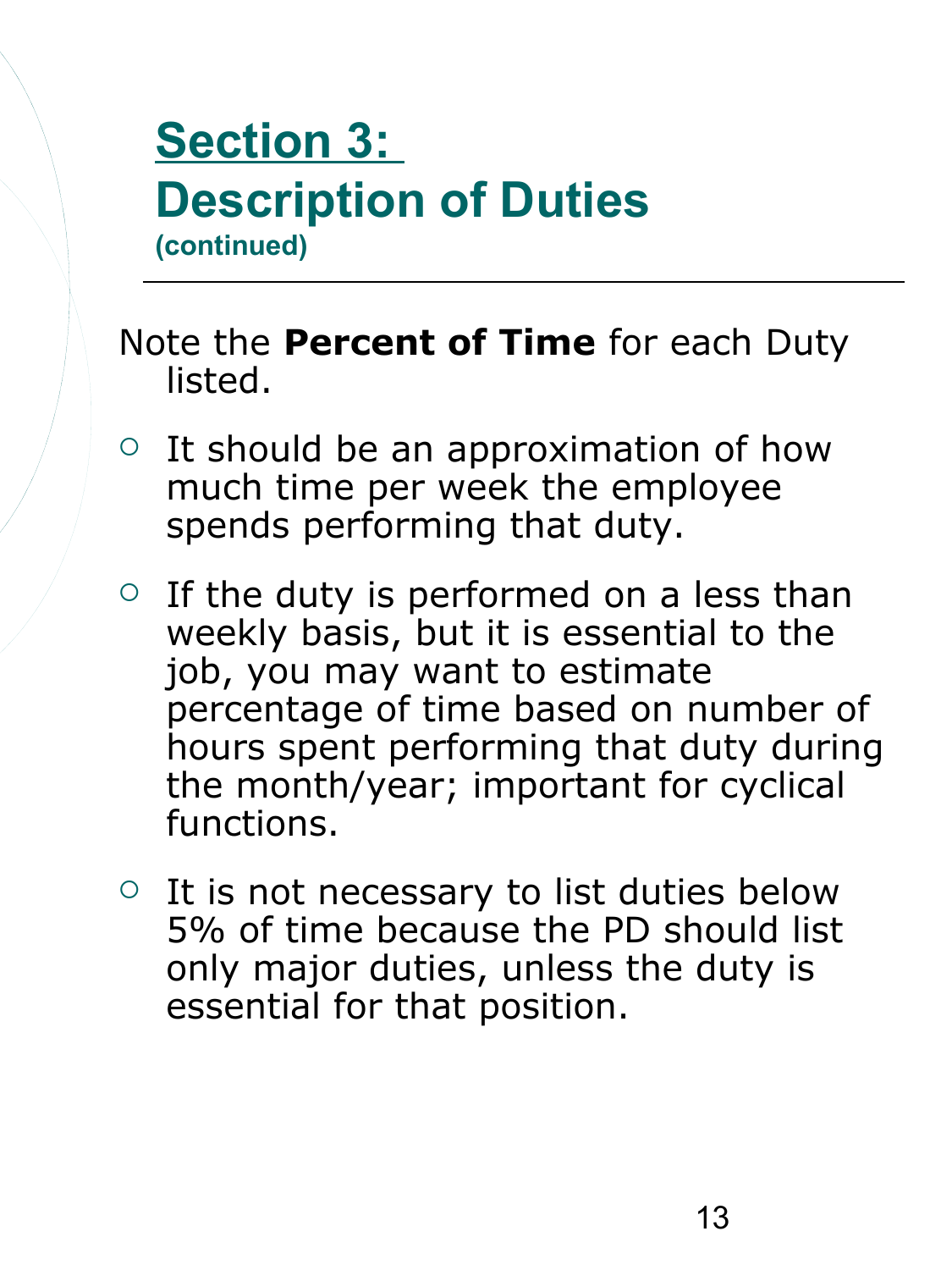### **Section 3: Description of Duties (continued)**

# Indicate if the duty is a **New (N)** or a **Revised (R)** duty.

- $\circ$  Revised means there is a change in how the duty is being performed.
- $\circ$  Changing how the duty is described for clarity would not warrant marking (R) for revised, unless how the duty is completed has changed.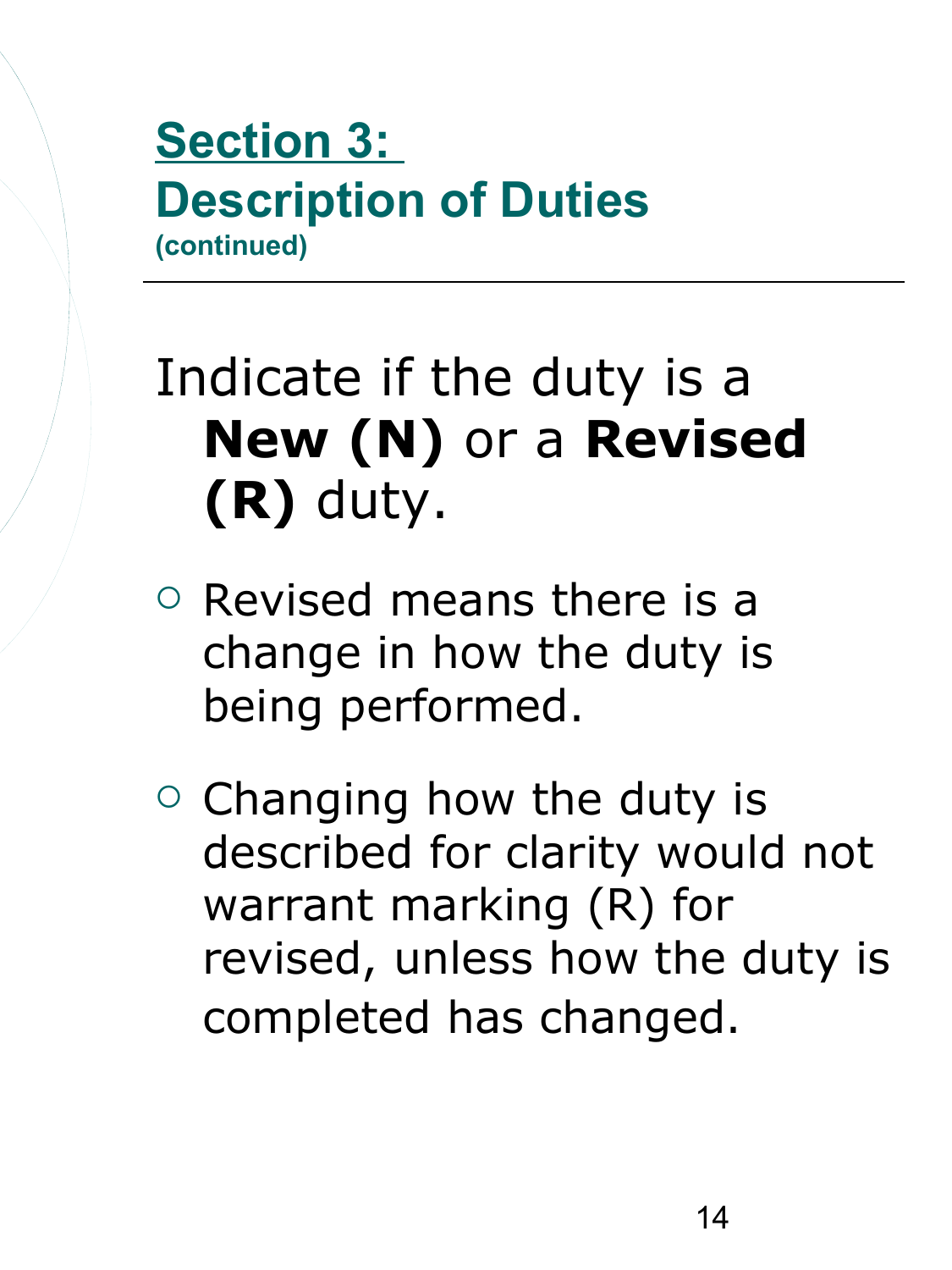### **Section 3: Description of Duties (continued)**

#### **Essential Functions (EF)**

- $\circ$  An Essential Function is a critical duty  $\sim$ there is a consequence if the duty is removed.
- Mark "**EF**" to indicate each duty listed as an Essential Function **if**:
	- The position exists to perform the function.
	- There are a limited number of other employees available to perform the function or, among whom the function can be distributed; *OR*
	- The function is highly specialized, and the person in the position is hired for special expertise or ability to perform it.

The employee in the position **must** be able to perform these functions (critical duties) unaided or with the assistance of an approved reasonable accommodation (ADA).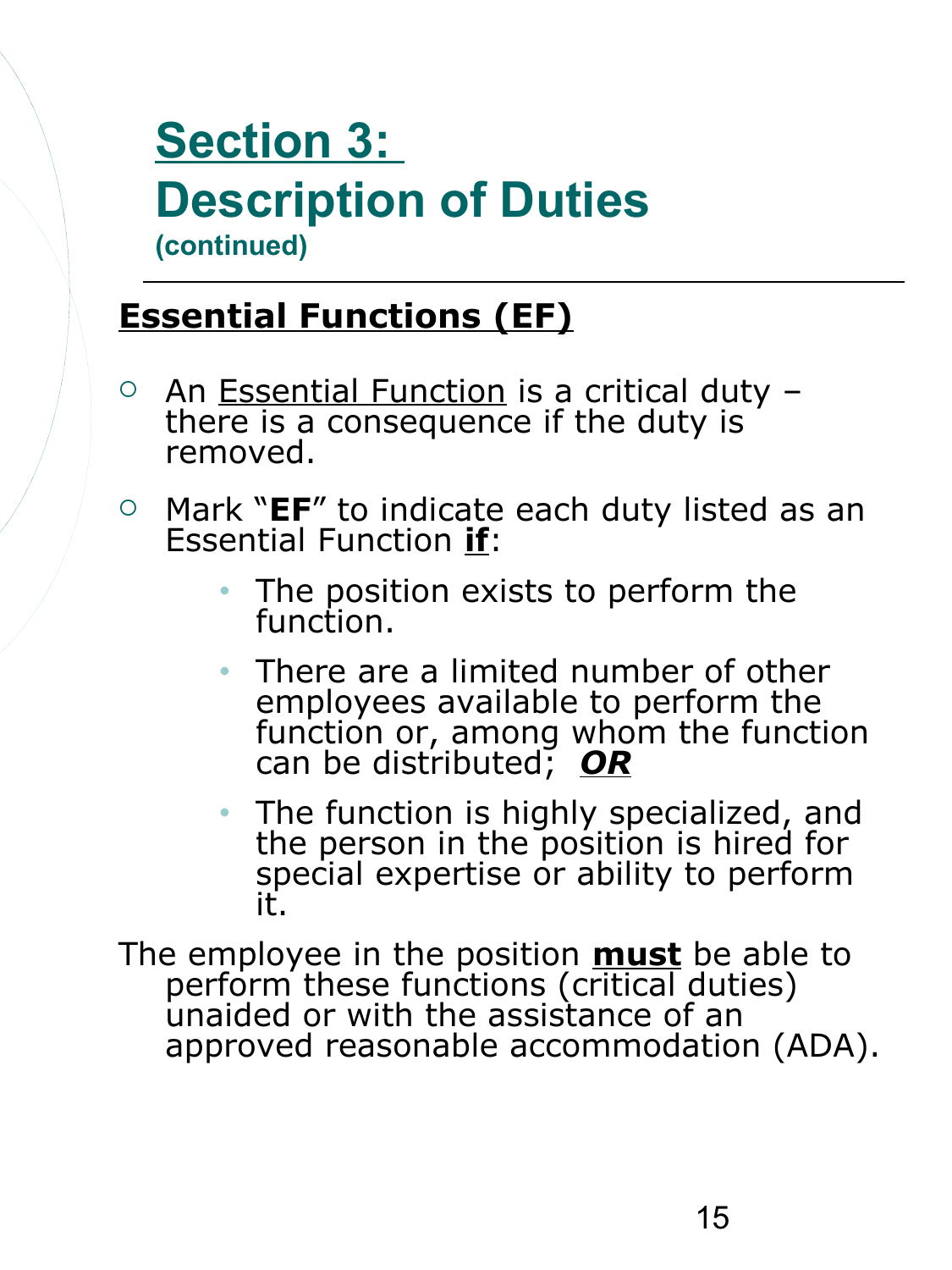## **Section 4: Working Conditions**

This section describes:

- $\circ$  Specific working conditions.
- $\circ$  Danger of injury and other risks that are out of the ordinary.
- o How often such conditions are present.

Note - If a more detailed analysis of physical and mental requirements is needed to assure compliance with governing regulations, contact the Office of Human Resources for assistance in conducting a job analysis.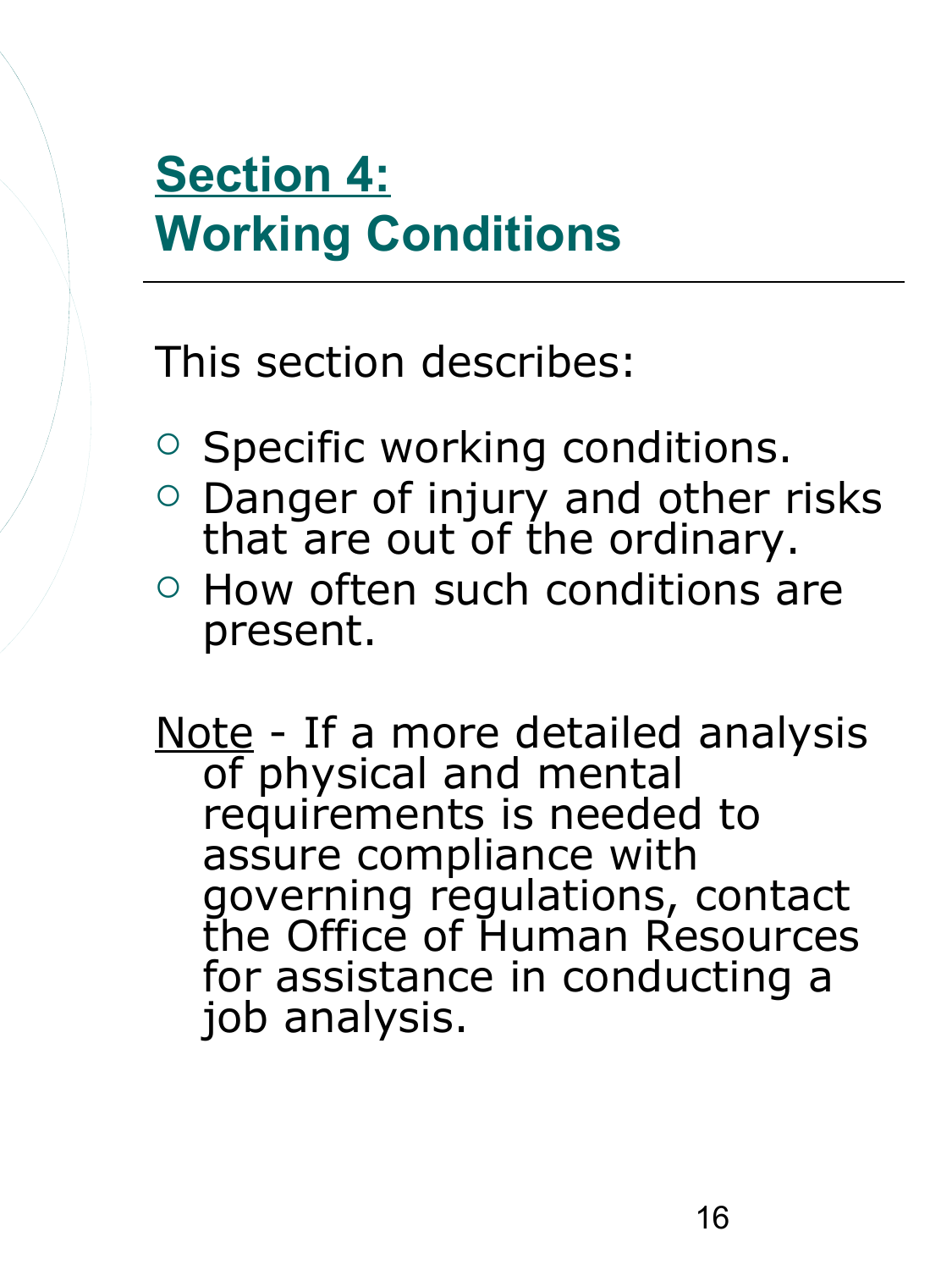### **Section 5: Guidelines**

List established guidelines used to do this job:

- List State and/or Federal laws or regulations, policies, manuals or desk procedures.
- Be specific; if guidelines are related to certain program(s), indicate the related laws, rules, policies and procedures that support the program(s).
- Describe how the employee uses these guidelines to perform their job:
	- Be specific as to how and/or when the employee uses the specified guidelines in performing the duties assigned to the position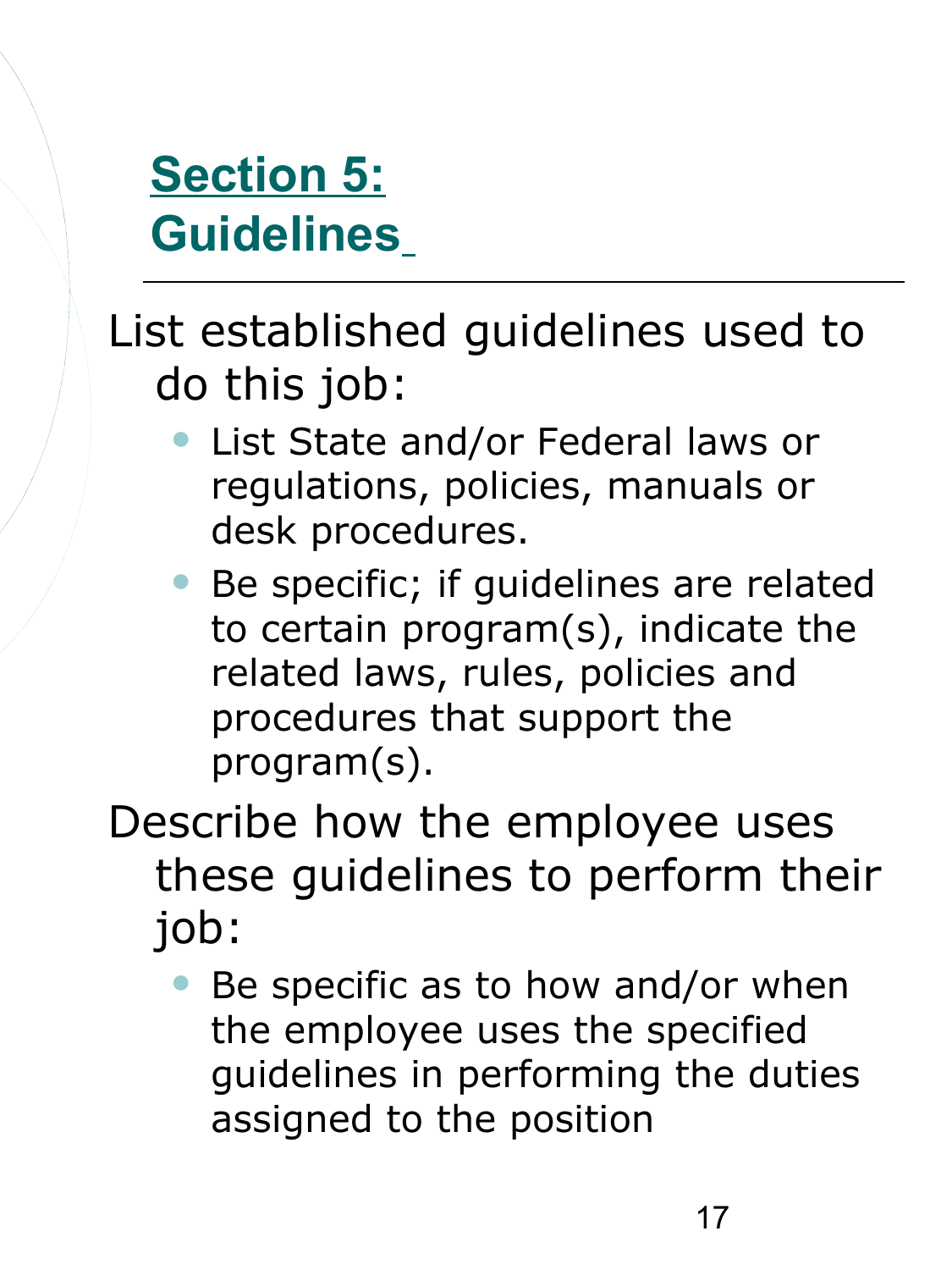### **Section 6: Work Contacts**

Identify people or groups of people with whom the employee has contact within the normal course of doing assigned work; such as:

- Clients, students, faculty, residents, support staff, employees in other agencies, legislators, regional or national Federal employees, people in other governmental or public organizations.
- Describe how the employee makes contact:
	- By telephone, in person, in writing, etc.,
	- Why they make the contact (i.e., exchange of information, explain rules, etc.), and
	- How often they have contact with each (i.e., daily, once a week, once a month, etc.).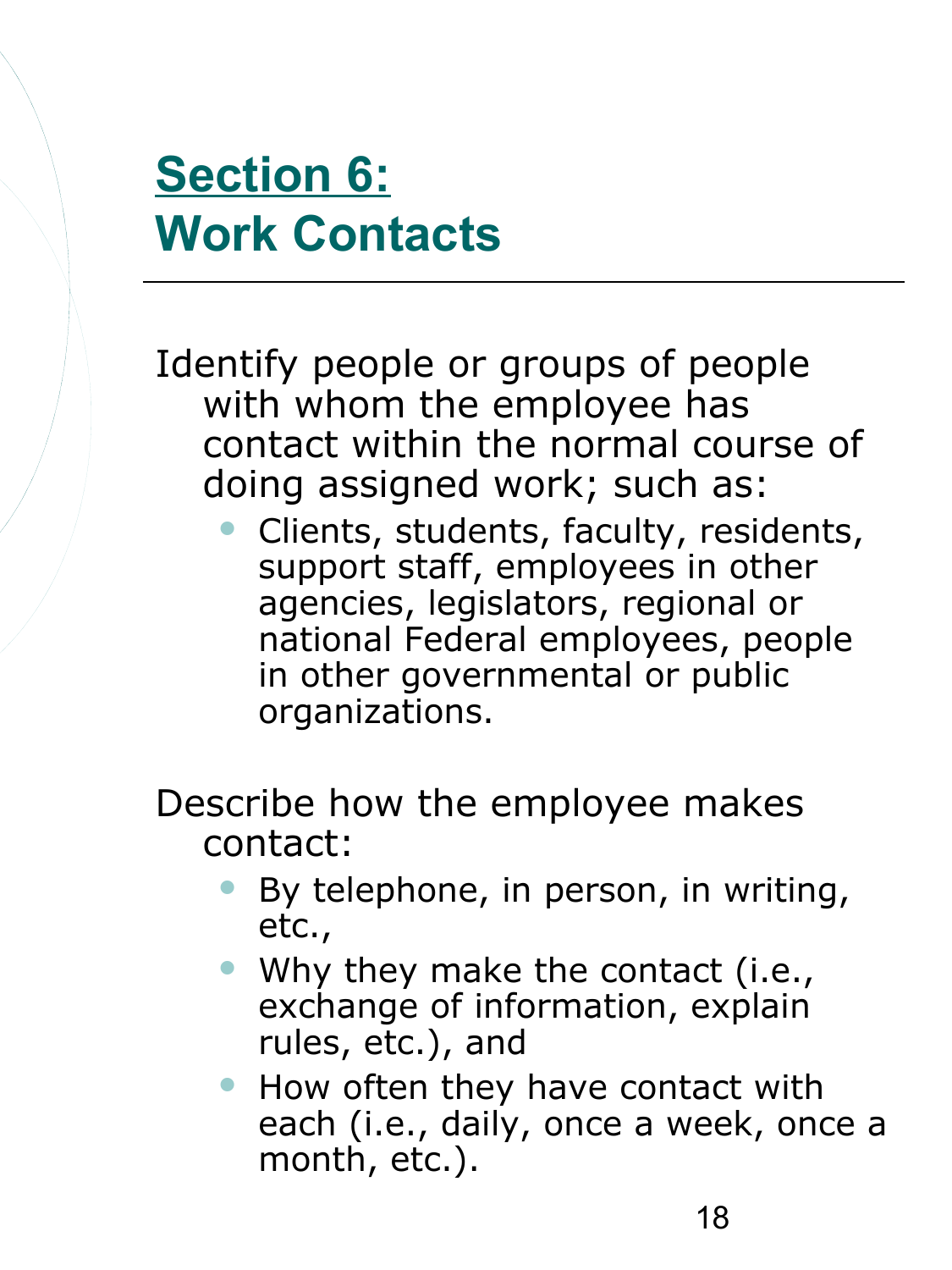#### **Section 7: Job-Related Decision Making**

- State specific examples of the **typical** decisions made by the employee to illustrate the position's authority; such as:
	- Sets work priorities, hires staff, selects and orders equipment, or approves benefits.
	- Include the ramification(s) of the decisions.
- (Note: Sometimes it is more helpful to identify the consequences of an incorrect decision.)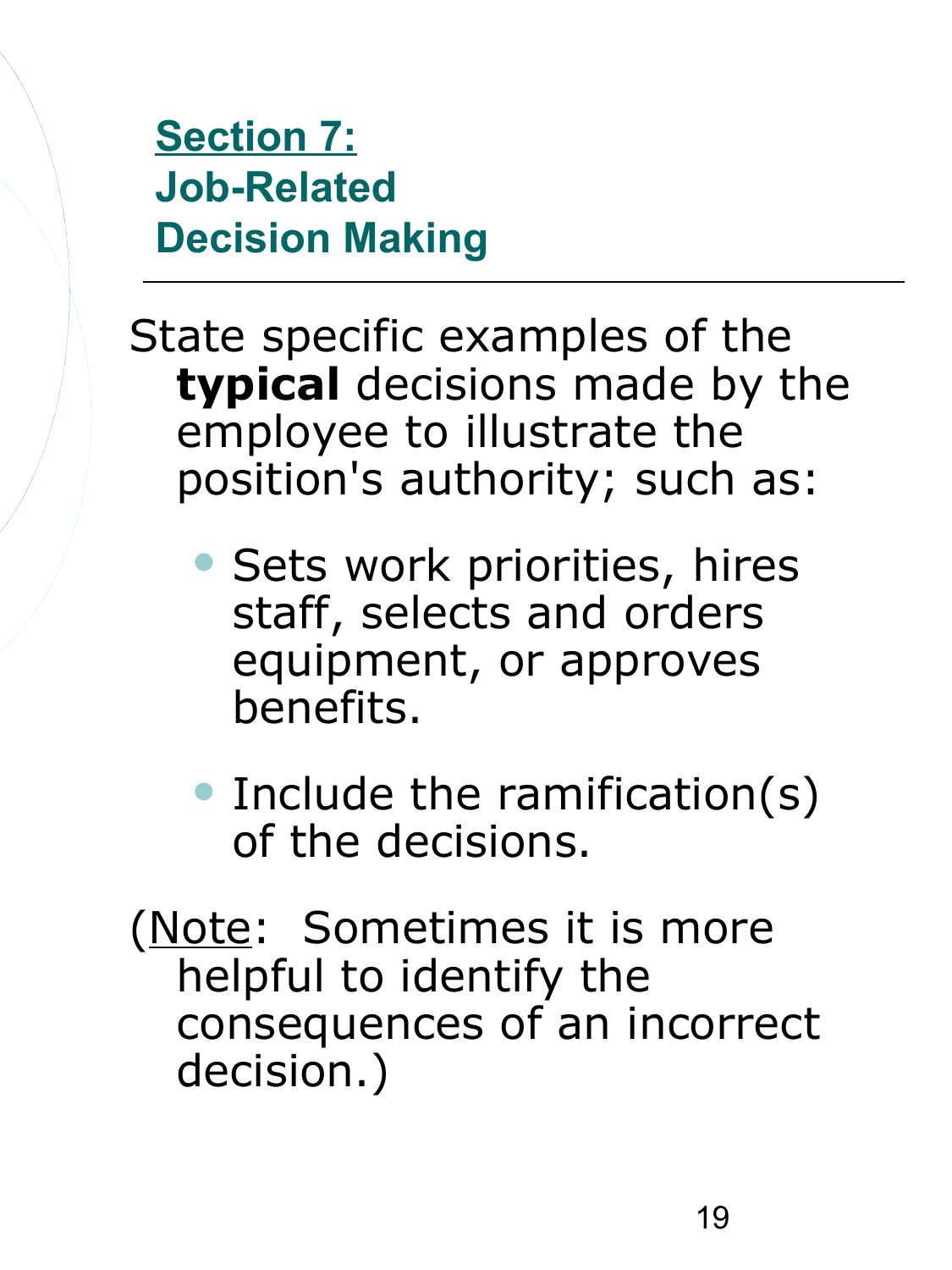### **Section 8: Review of Work**

Identify the position that supervises and reviews the work assigned to this position; list their -

- Position title,
- Position number, and
- Explain the method, how often, and why the supervisor reviews their work.
- Note: If more than one position provides review, identify both position titles and position numbers, and explain their respective methods, how often, and why the work is reviewed by each.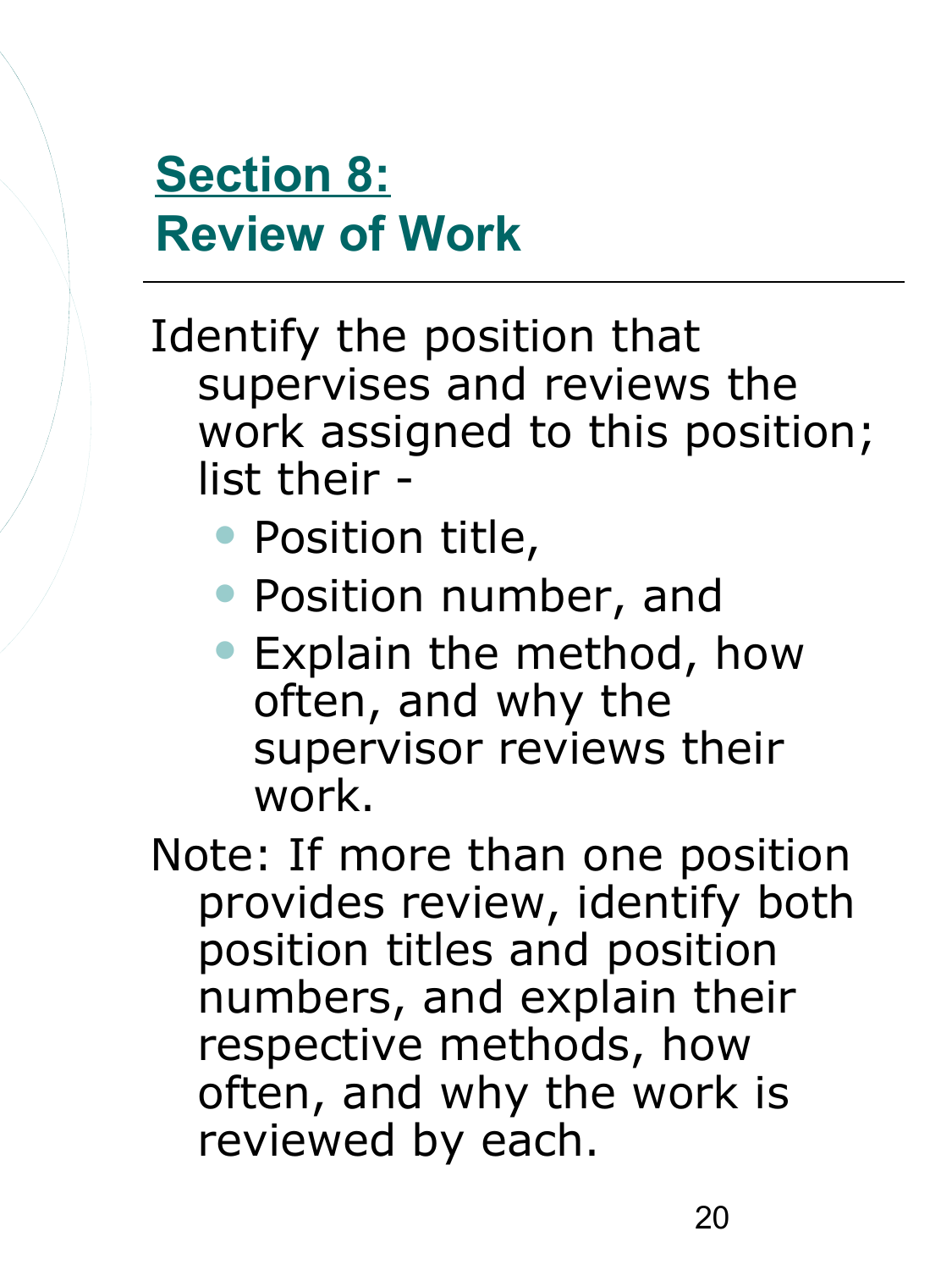### **Section 9: Leadwork or Coordination of Duties**

Indicate which leadwork or coordination activities this position performs on a regular basis.

Check the appropriate boxes that apply to this position:

- Trains Employees;
- Assigns Work;
- **· Directs Work Procedures;**
- **Reviews Work,**
- Provides Informal Work Review to Supervisor.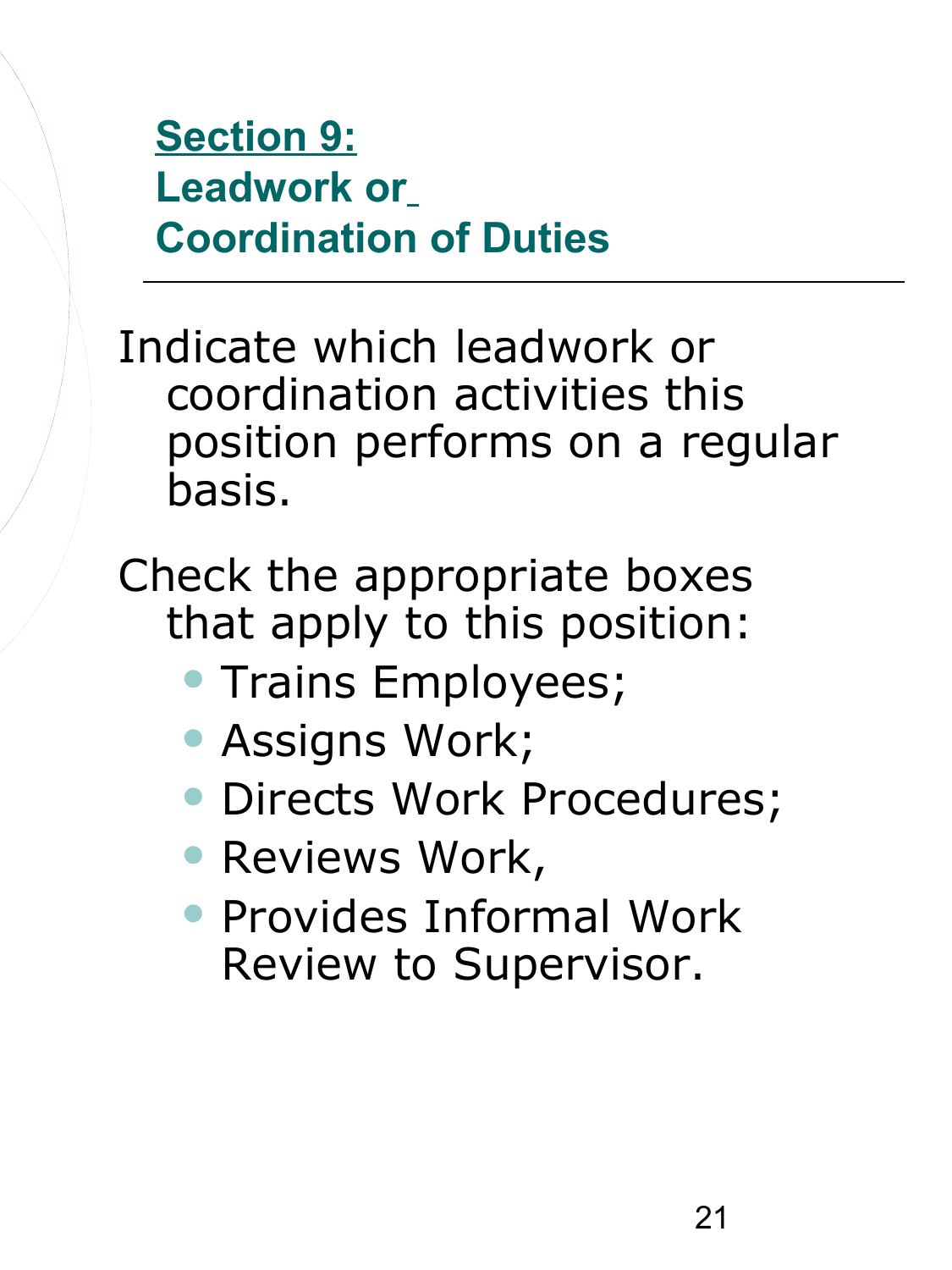### **Section 9: Leadwork or Coordination of Duties**

- $\circ$  This section should be interrelated to the "Description of Duties" (Section 3), and "Job-Related Decision Making" (Section 7).
- $\circ$  If the position has regularly assigned responsibility for some or all of the tasks boxes listed, make sure these tasks are specified in Section 3 (Description of Duties), and identify the percent of time, whether it is New are Revised, and whether it is an Essential Function of the position.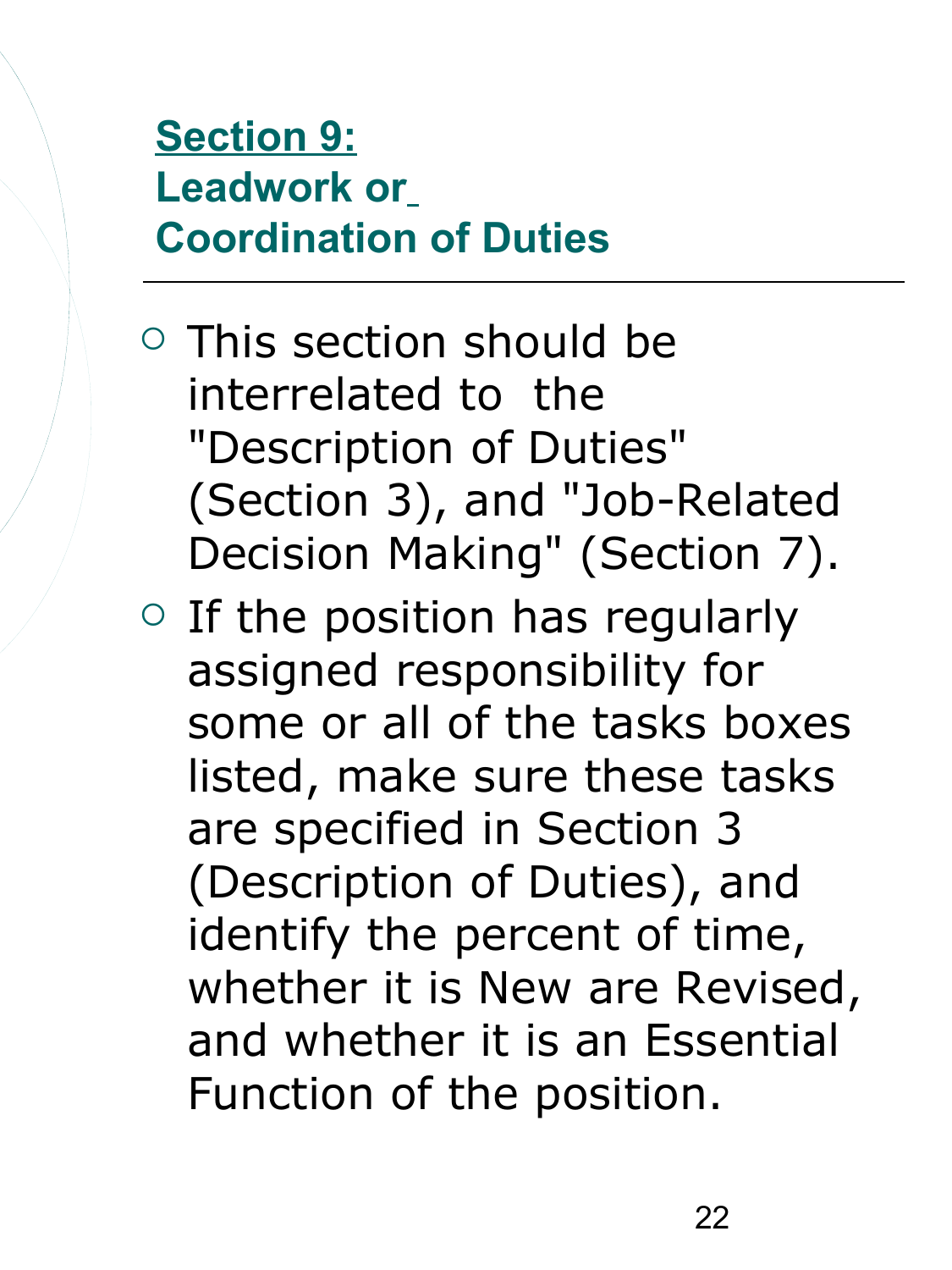### **Section 10: Additional Job-Related Information**

- **O** This section provides an opportunity to add any additional job-related information not captured in the other sections of the Position Description.
- $\circ$  This information is often important for recruiting purposes.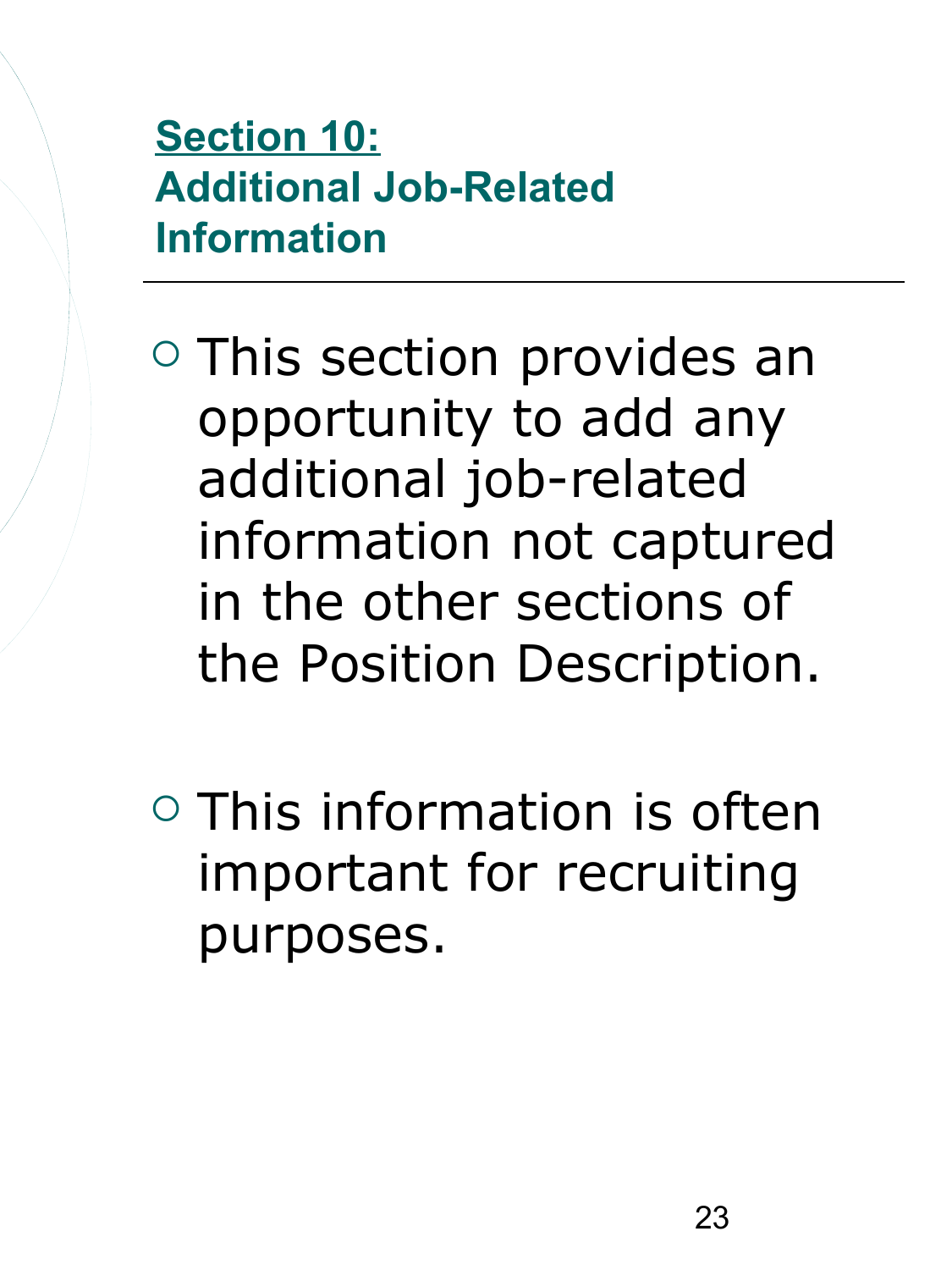### **Section 10: Additional Job-Related Information**

### Special Requirements:

- o Note special licenses, certifications, registrations or permits **required** by law, rule or regulation for the position to perform its assigned duties.
- o Include any specific knowledge and skills required for the position at the time of hire that are not already in the class specification.
- o Indicate if an employee must meet a special requirement (i.e. license, certification, special skill $(s)$ , etc.) and identify the time frame allowed to meet the requirement.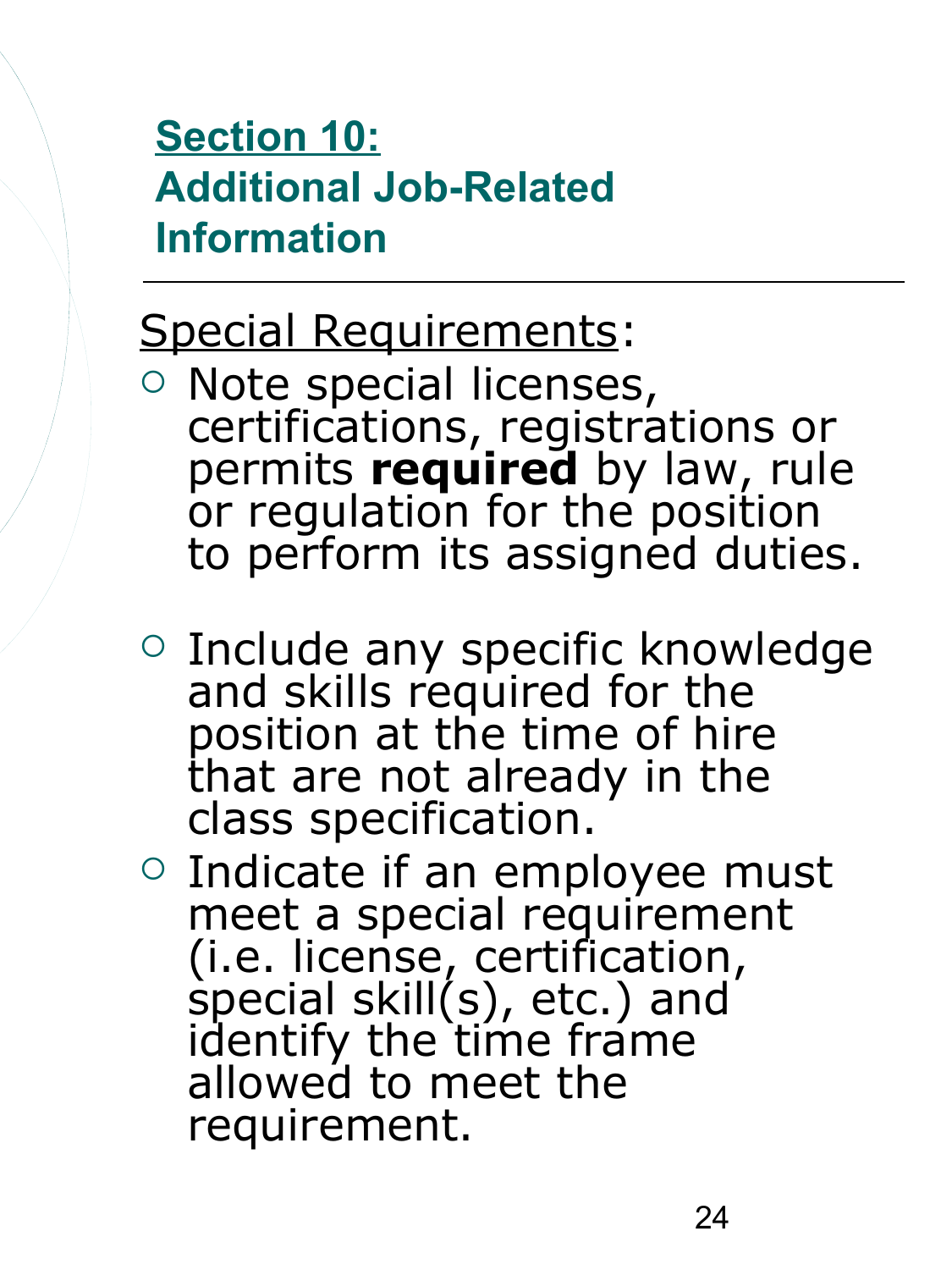### **Section 10: Additional Job-Related Information**

# **Budget Authority:**

- $\circ$  Indicate in what area the position has authority to approve funds (i.e. Personal Services, Supplies & Services, or Capital Outlay)
- $\circ$  Indicate how much, or the authorization limit and time frame.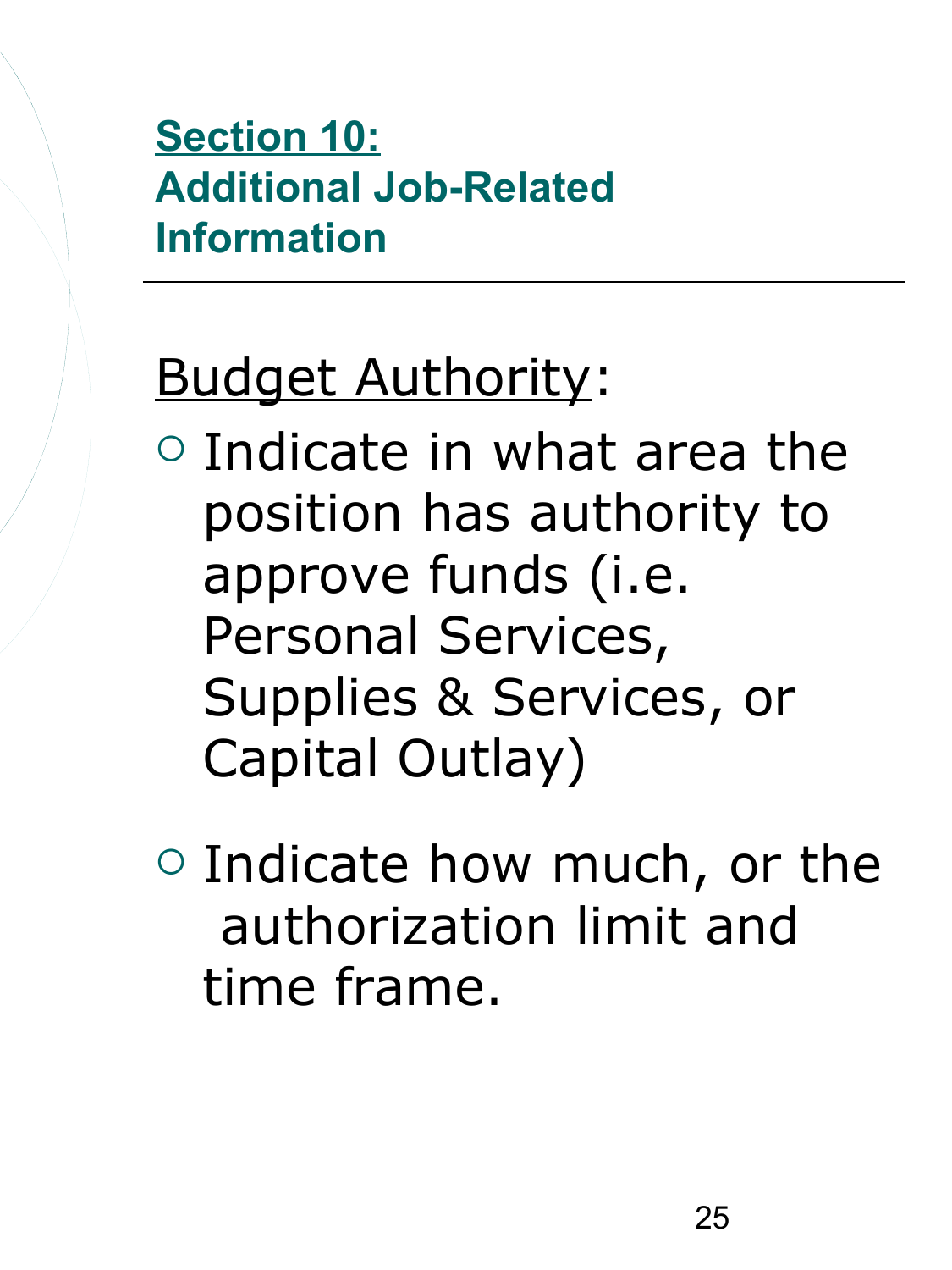## **Section 11: Organization Chart**

Indicate the organizational structure associated with the position; in each box show:

- Name
- **Position Title**
- If this is a leadworker position, list employee names and position titles for each position for which this position provides leadwork.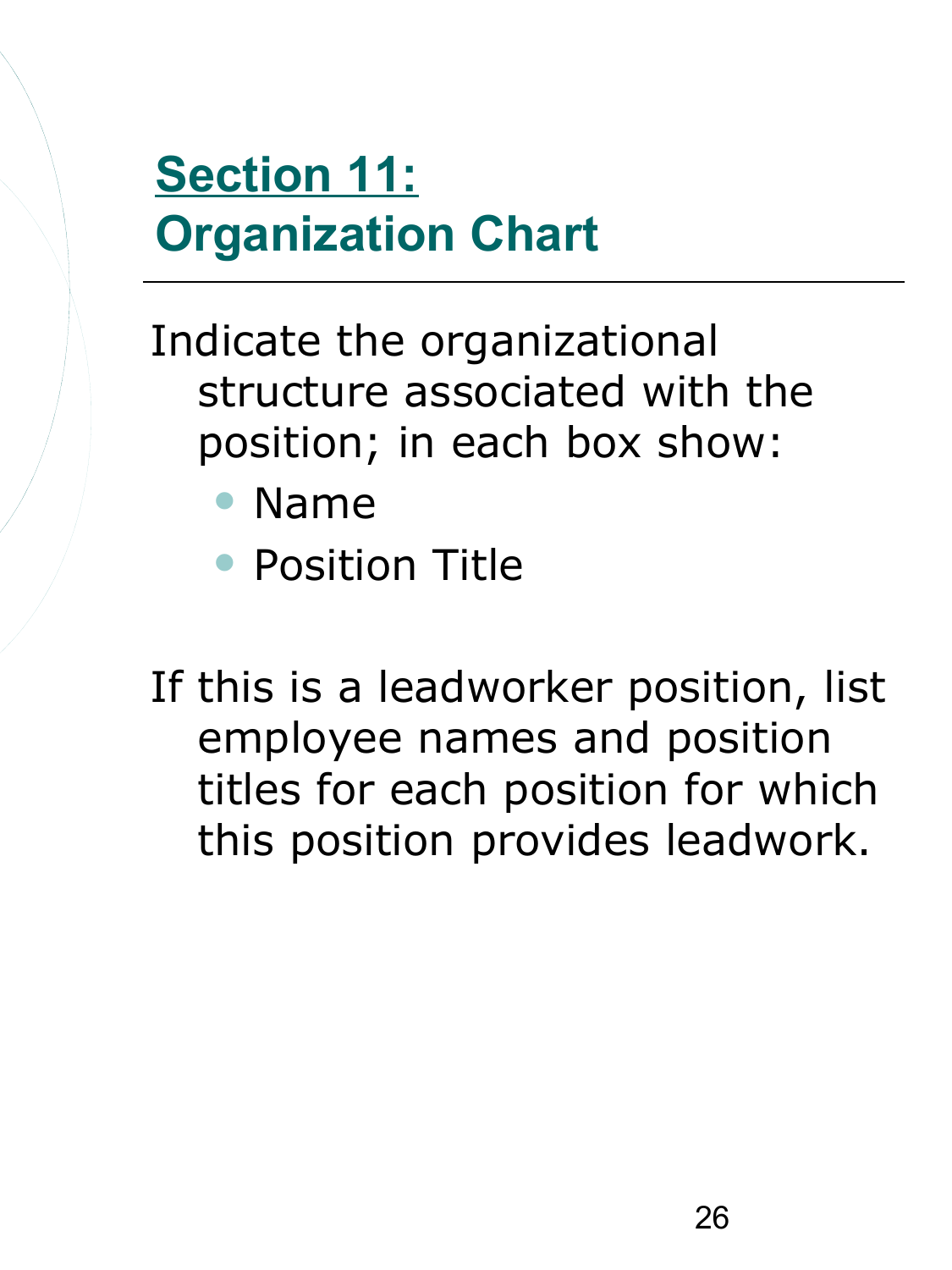## **Section 11: Organization Chart**

Rather than use the boxes, it is better to attach a current expanded organizational chart to the position description.

If an organizational chart is submitted, be sure the following information is shown on the chart for each organizational box:

- Position Title
- $\circ$  Classification Number (where applicable)
- o Salary Range
- o Employee Name
- Position Number
- $\circ$  Highlight or clearly designate the subject position.
- o Identify at least two levels of supervision above the subject position.
- $\circ$  Identify all other positions directly reporting to the same supervisor.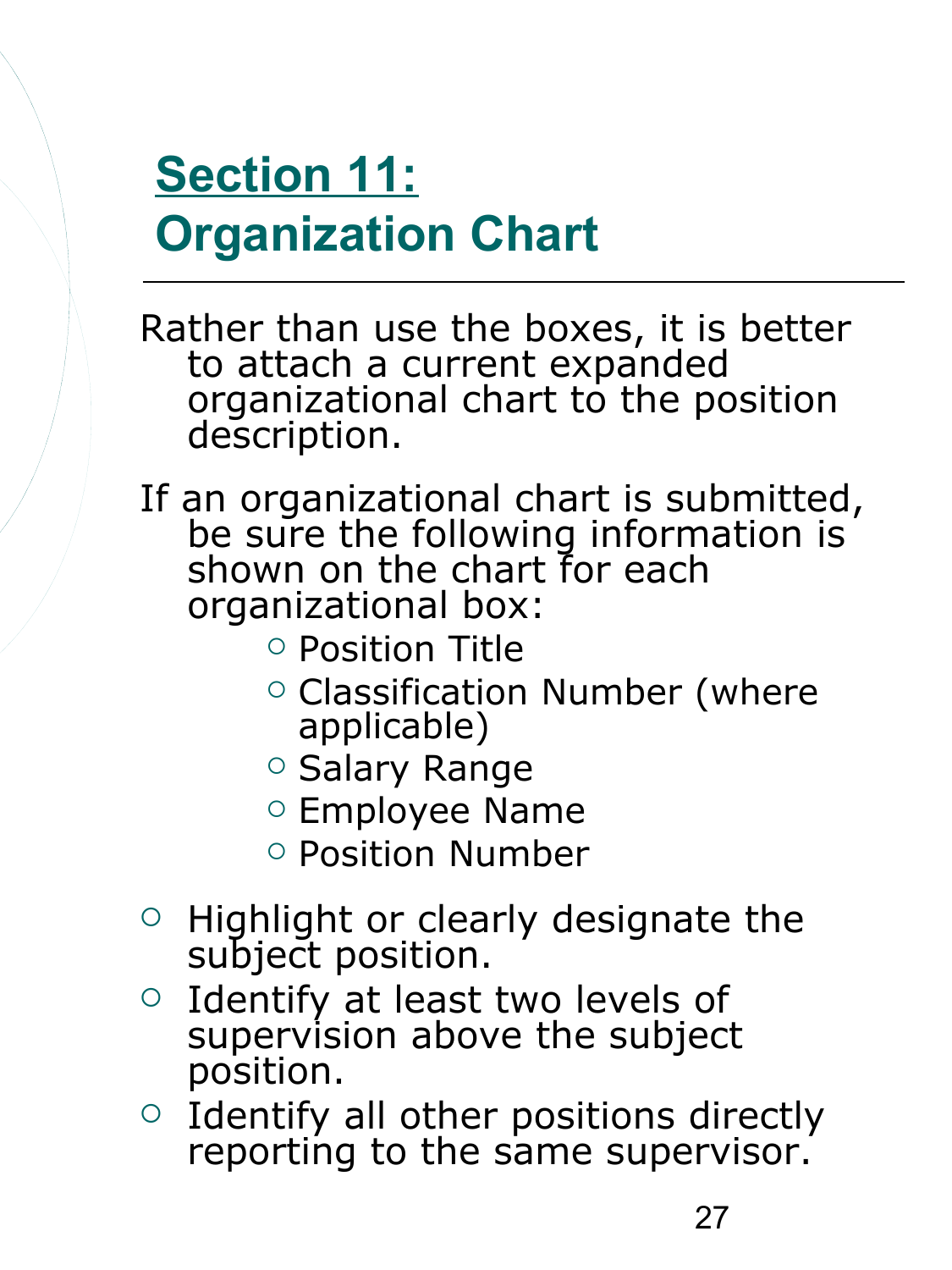**Section 12: Signatures**

- $\circ$  The position description is an official statement of the work assigned to the designated position.
- $\circ$  The date on the signature line indicates the date the most updated position description was reviewed.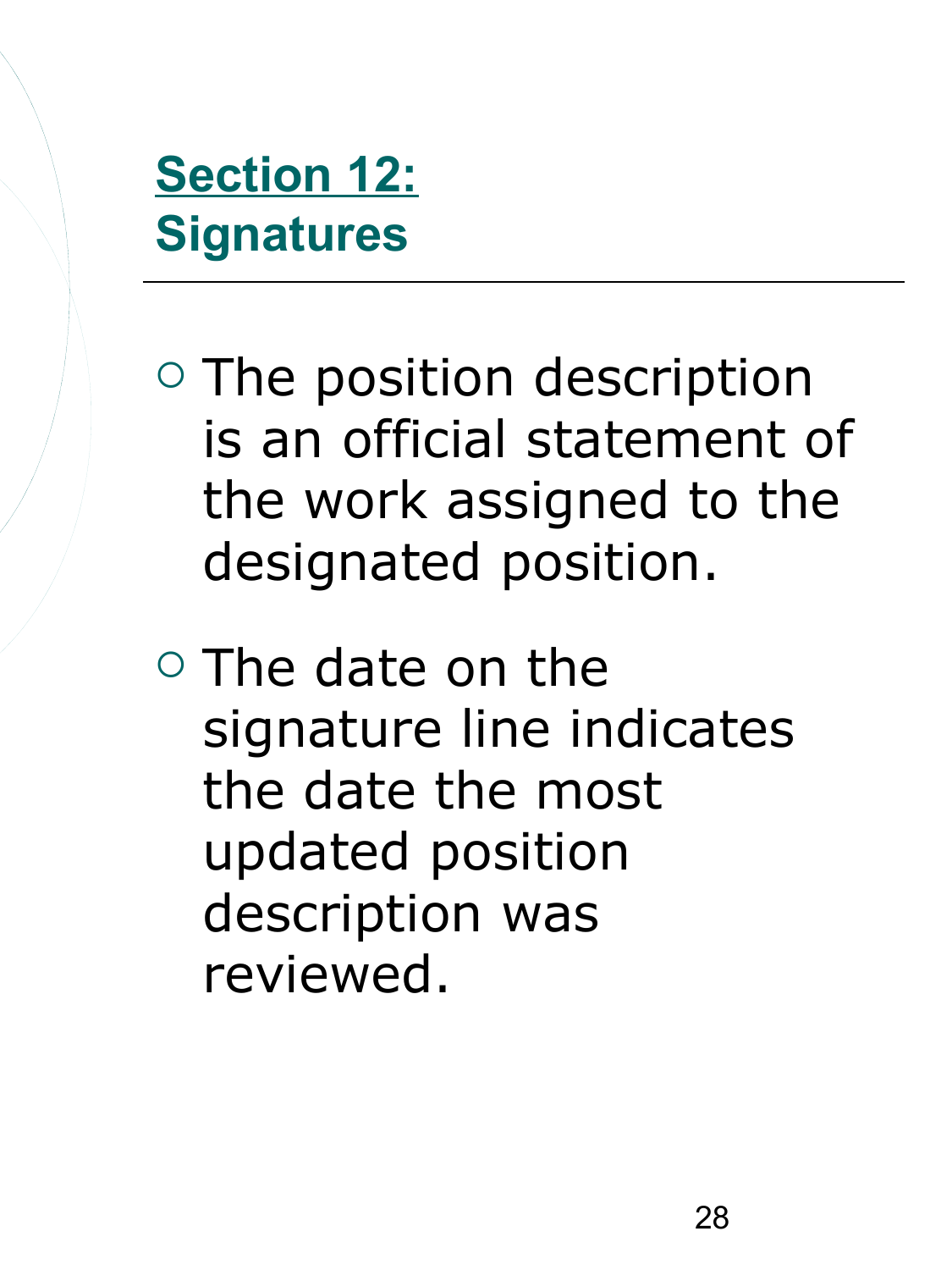### **Section 12: Signatures (continued)**

Signatures certify the following:

- **Supervisor** certifies that the form is the most recent version of the position description and contains complete and correct information describing the job that immediate supervisor wants this position to do. The signature also certifies that the supervisor has reviewed the completed form with the employee and has provided the employee a completed signed copy of the position description.
- **Reviewer** certifies that the form has been reviewed and approved by the supervisor's manager/director; and confirms the job and performance expectations identified.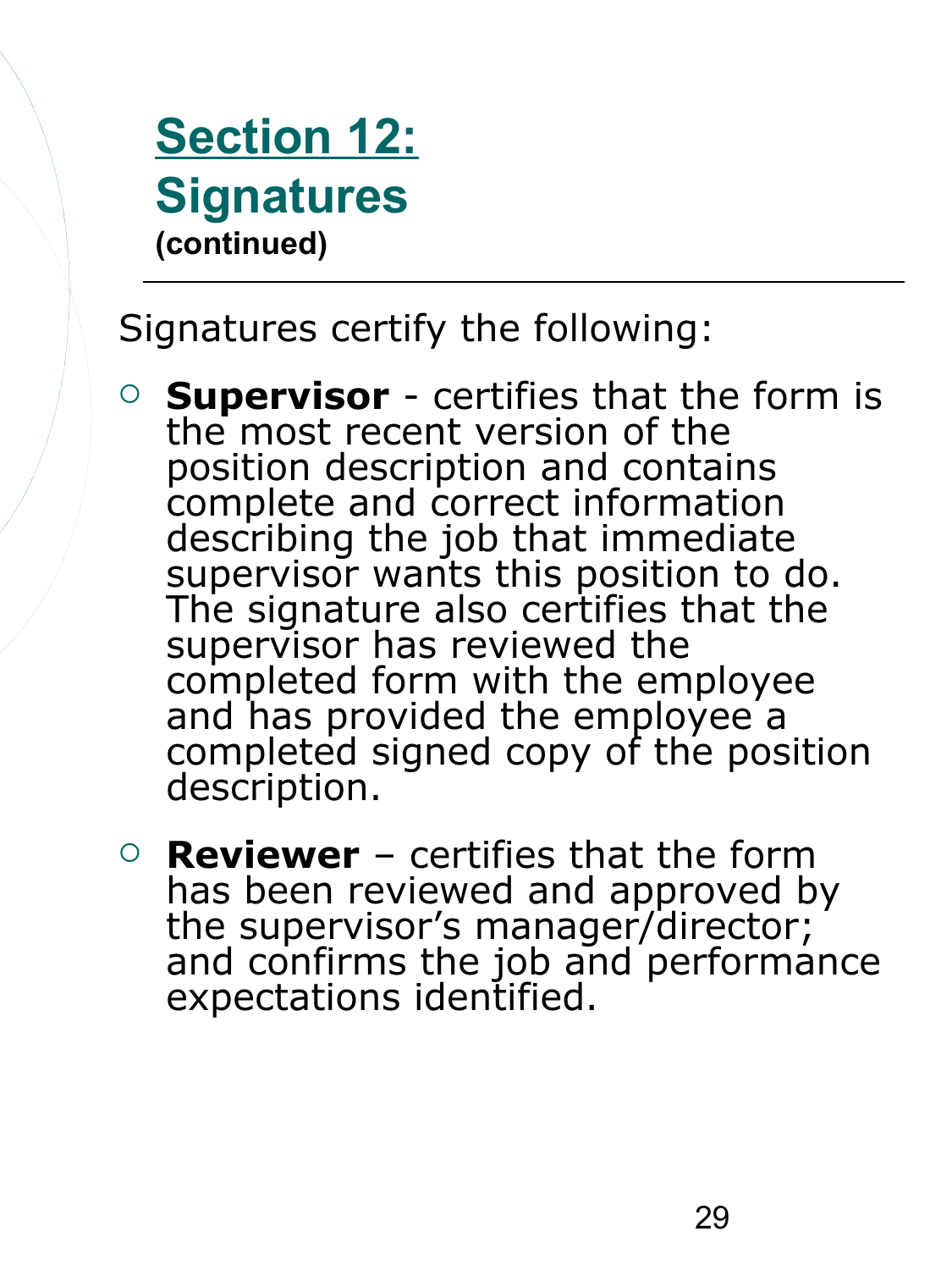### **Section 12: Signatures (continued)**

- **Employee** certifies that the employee has had the opportunity to review the form with the supervisor, has received a signed copy and understands that it reflects the job the employee is expected to perform while assigned to the position.
- **Appointing Authority** certifies that the position description form has been reviewed by the Office of Human Resources for accuracy and completeness and that it is the most current official document reflecting the job duties and responsibilities assigned to that position.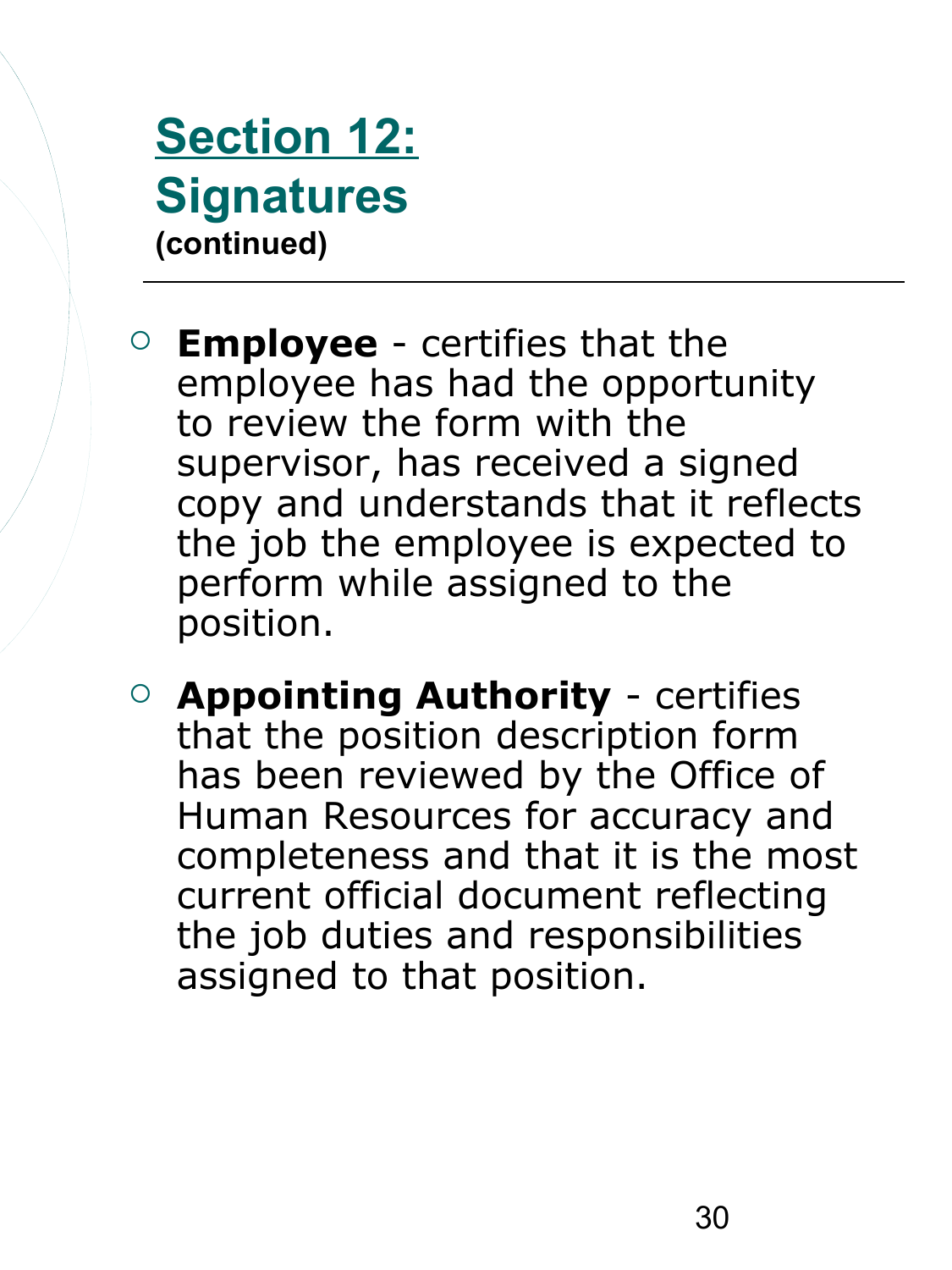#### **Article 20 Differential Pay**

Article 20, Differential Pay, of the current SEIU Collective Bargaining Agreement, has a number of differential payments that come into play when specific duties are assigned to classified employees. These specific duties and/or responsibilities should be reflected in their position description or documented in writing.

Section 3. Special Qualifications Pay:

- $\circ$  (A) Bilingual provide Spanish and ASL interpretation
- (D) Special Campus Security Officer Differential - serve as Campus Public Safety Officer

#### Section 4. Shift Differential

- Salary range 23 and below
- $\circ$  Scheduled to work between 6:00 pm and 6:00 am, and on weekends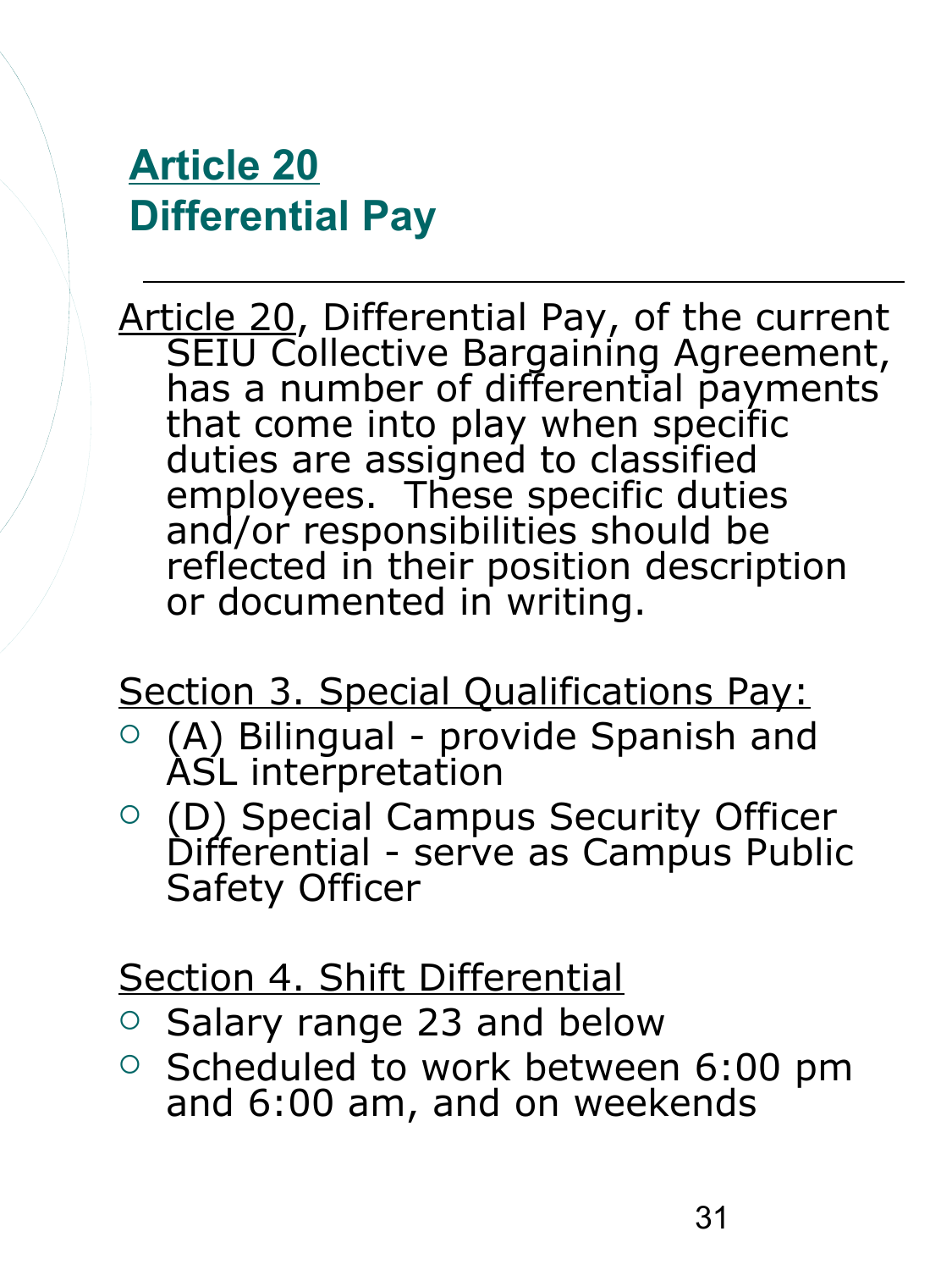#### **Article 20 Differential Pay (continued)**

Section 5. Lead Work Differential

- For 2 or more employees
- At equal or lower salary range
- For at least 10 work consecutive **work days** or longer
- $\circ$  Directed to do all of the following duties on a recurring basis
	- Orient new employees
	- Assign and reassign tasks to workers to accomplish prescribed work
	- Provide direction regarding work procedures
	- Communicate performance standards to workers
	- Review worker performance for conformance to standards
	- **Provide informal assessment of worker** performance to supervisor
- 32  $\circ$  Specific classification are assigned Leadworker for 4 or more student employees that work 40 hours or more for each week.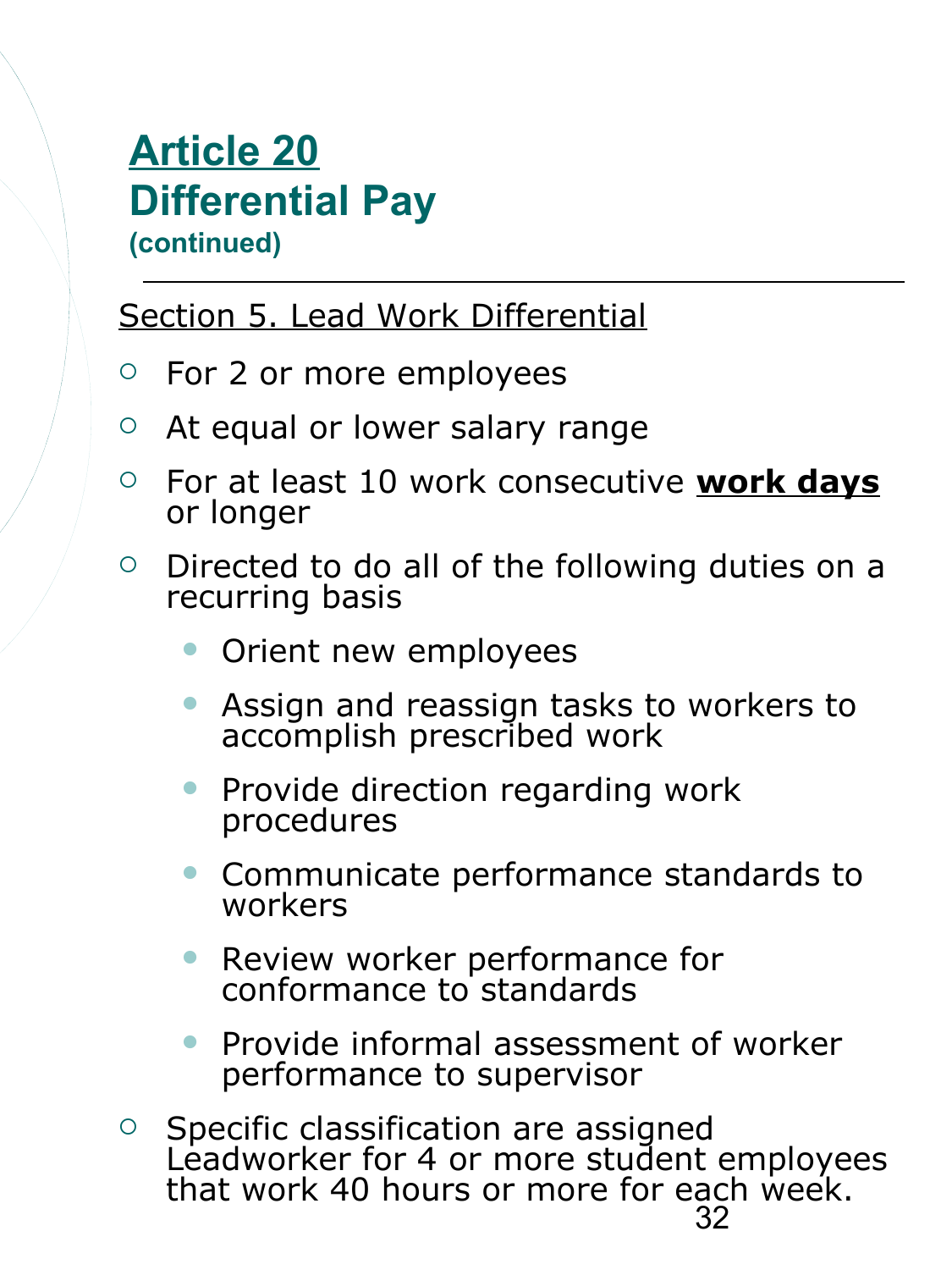#### **Article 20 Differential Pay (continued)**

#### Section 6. Work Out-of-Classification

- $\circ$  Assigned duties of a higher level classification
- For more than 10 consecutive **calendar days**
- $\circ$  Begins from the first day of the assignment for the full period of the assignment
- $\circ$  No differential pay for training or developmental purposes; must be in writing and include the purpose and length of the assignment